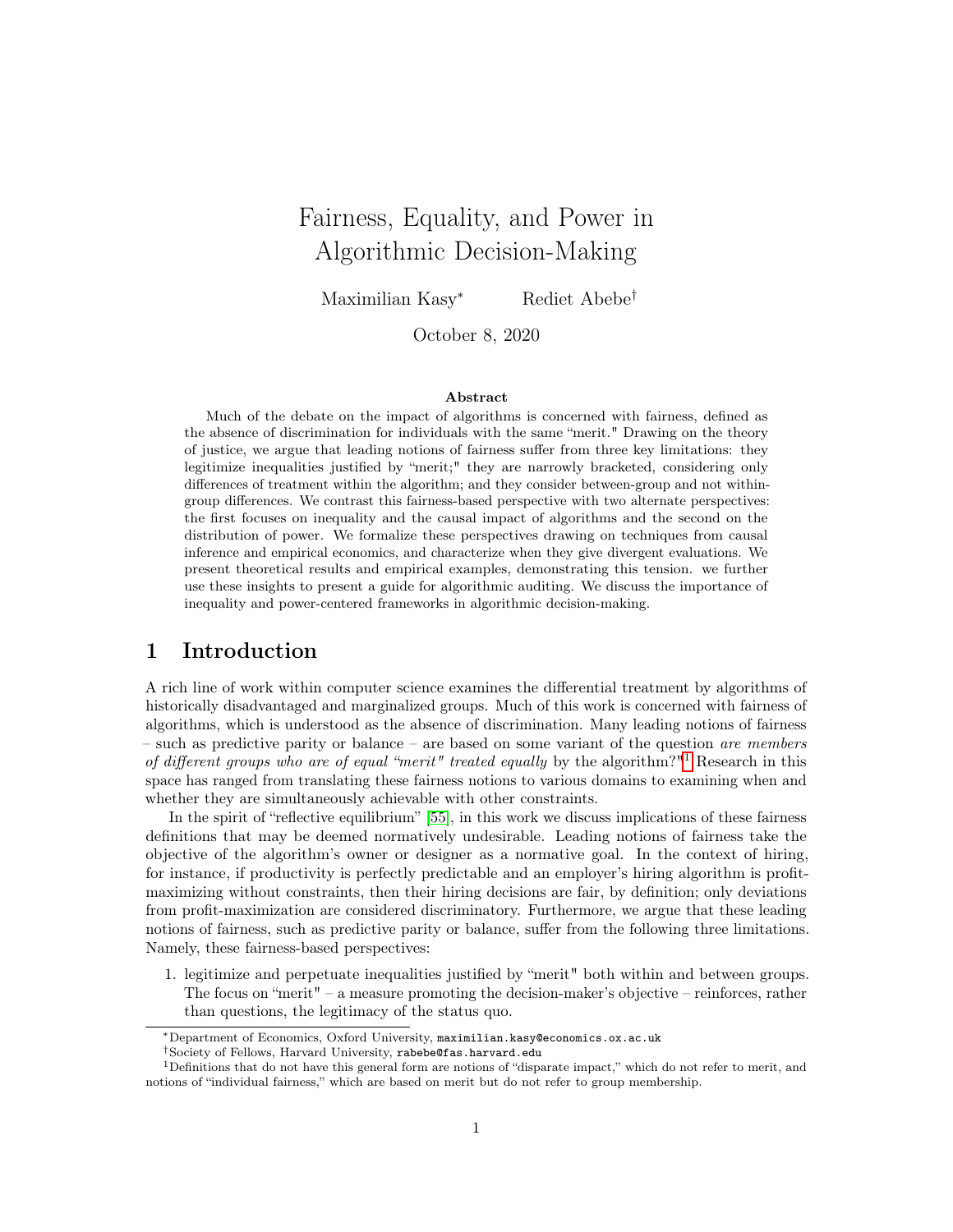- 2. are narrowly-bracketed. Fairness only requires equal treatment within the context of the algorithm at hand, and does not consider the impact of the algorithm on inequality in the wider population. Unequal treatment that compensates pre-existing inequalities might reduce overall inequality.
- 3. focus on categories (protected groups) and ignore within-group inequalities, e.g., as emphasized by intersectional critiques [\[14\]](#page-14-0). Equal treatment across groups can be consistent with great inequality within groups.

Informed by insights from theories of justice and empirical economics, we discuss each of these limitations. We then compare this fairness-based perspective with two alternative perspectives. The first asks: what is the causal impact of the introduction of an algorithm on inequality, both within and between groups? In contrast to fairness, this perspective is consequentialist. It depends on the distribution of outcomes affected by the algorithm rather than treatment, and it does so for the full population rather than only for individuals who are part of the algorithm. This perspective encompasses both frameworks based on social welfare functions and statistical measures of inequality. In Section [3,](#page-4-0) we provide a formal characterization of the impact of marginal policy changes on both fairness and inequality using influence functions, which allows us to elucidate the conflict between these two objectives.

The second alternative perspective focuses on the distribution of power and asks: who gets to pick the objective function of an algorithm? The choice of objective functions is intimately connected with the political economy question of who has ownership and control rights over data and algorithms. To explore this question, we formalize one possible notion of power based on the idea of "inverse welfare weights."<sup>[2](#page-1-0)</sup> Given actual decisions, what are the welfare weights that rationalize these decisions? We formalize this in Section [4,](#page-8-0) which builds on insights from Section [3](#page-4-0) by solving the inverse of a social welfare maximization problem.

The rest of this paper is structured as follows: our setup is introduced in Section [2.](#page-2-0) We formalize the perspective based on the causal impact of algorithms in Section [3](#page-4-0) and that based on distribution of power in Section [4.](#page-8-0) In doing so, we highlight limitations of a fairness-based perspective, which we expose further in Section [5](#page-9-0) through examples. In Section [6,](#page-11-0) we present an empirical application of these insights. In Section [7,](#page-12-0) we present a step-by-step guide for algorithmic auditing, estimating the causal impact of algorithmic changes on measures of inequality or welfare. We close with a discussion on the importance of inequality- and power-based frameworks in algorithmic decision making.

#### 1.1 Related Work

Many now-classic bodies of work study discrimination and harms caused by machine learning systems on historically disadvantaged groups in settings ranging from ad delivery [\[61\]](#page-17-1) to facial analysis [\[10\]](#page-14-1) to search engine bias [\[53\]](#page-17-2) and provision of public services [\[16\]](#page-14-2). [\[5\]](#page-14-3) provide a framework for understanding the negative consequences of such automated decision-making systems. For general overviews and discussions, see, also [\[1,](#page-14-4) [7,](#page-14-5) [9,](#page-14-6) [20,](#page-15-0) [53,](#page-17-2) [54\]](#page-17-3). With a growing set of findings of algorithmic discrimination in the backdrop, researchers across numerous fields have sought to formalize and define different notions of fairness as well as analyze their feasibility, incompatibility, and politics. We direct the reader to [\[12,](#page-14-7) [19,](#page-15-1) [22,](#page-15-2) [60,](#page-17-4) [38,](#page-16-0) [45,](#page-16-1) [50,](#page-16-2) [64\]](#page-17-5) for an overview and extensive discussions around various definitions of fairness as well as their relationship with other algorithmically-defined desiderata.

Our work draws on the economics literature on discrimination, causal inference, social choice, optimal taxation, and on inequality and distributional decompositions. Definitions of fairness

<span id="page-1-0"></span><sup>&</sup>lt;sup>2</sup>Influence functions and welfare weights are commonly used in economics and statistics, but are less common in computer science. We present a self-contained introduction in the appendix as they are key tools in our analyses.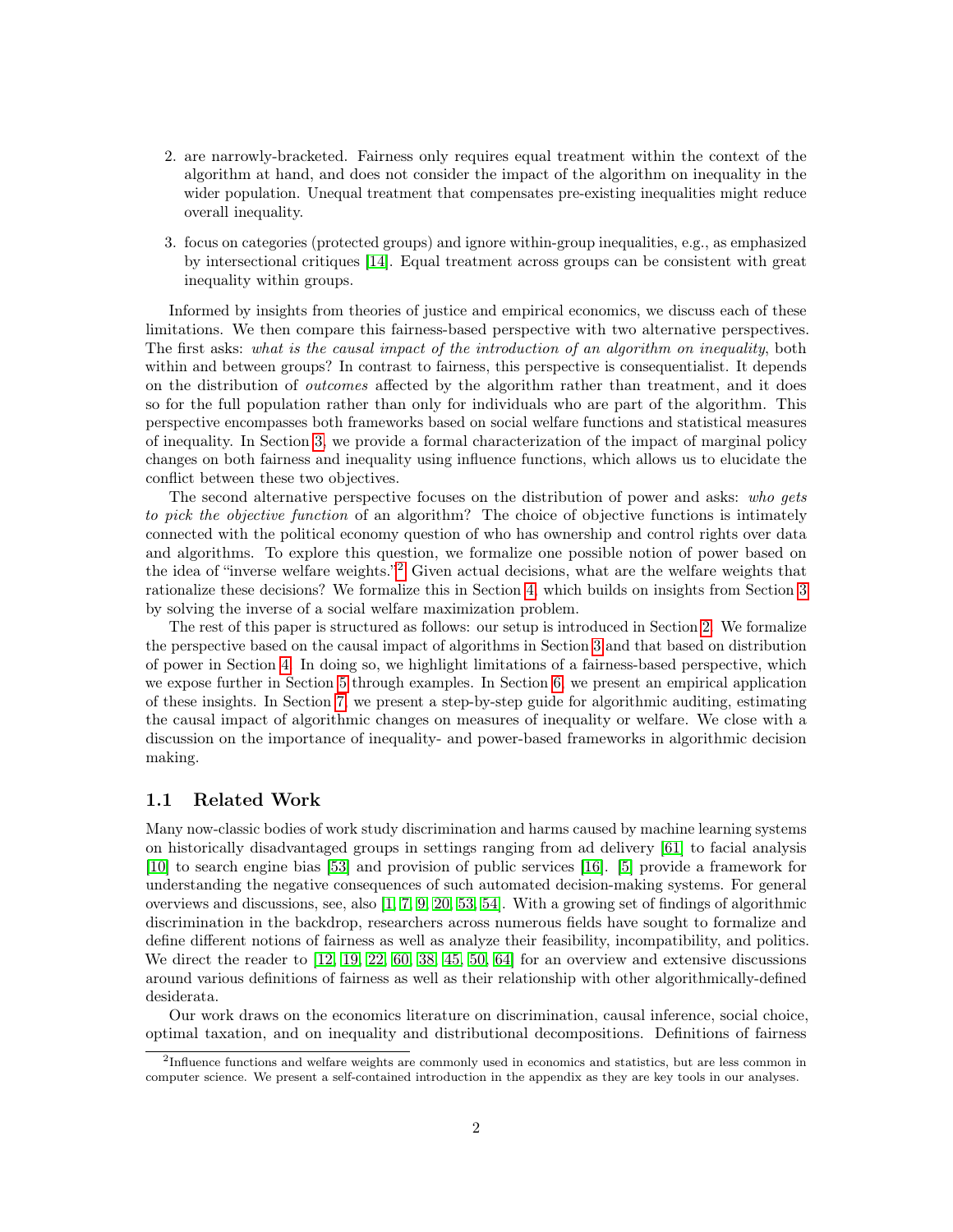correspond to notions of taste-based and statistical discrimination in economics [\[6\]](#page-14-8), and the notion of fairness defined in Equation [\(5\)](#page-3-0) correspond to "hit-rate" based tests for taste-based discrimination as in [\[39\]](#page-16-3). Causal inference and the potential outcomes framework is reviewed in [\[32\]](#page-15-3), social choice theory and welfare economics in [\[56\]](#page-17-6). Distributional decompositions are discussed in [\[18\]](#page-15-4); we draw in particular on the RIF regression approach of [\[17\]](#page-15-5). Understanding aggregation in social welfare functions in terms of welfare weights is common in optimal tax theory [\[58\]](#page-17-7). For a sociological perspective on discrimination, we direct the reader to an overview in [\[59\]](#page-17-8).

Recent work has considered short-comings of fairness across a number of dimensions. For instance, there is a growing body of work examining the long-term impact of fairness-driven interventions [\[15,](#page-14-9) [29,](#page-15-6) [28,](#page-15-7) [41,](#page-16-4) [68\]](#page-17-9). Similarly, there is also a surge of work focused on understanding and improving fairness across subgroups [\[24,](#page-15-8) [36,](#page-16-5) [35\]](#page-16-6) as well as in settings where group membership may not be known [\[21,](#page-15-9) [23,](#page-15-10) [33,](#page-15-11) [66\]](#page-17-10). Other work examines perceived tradeoffs between fairness and other desiderata, such as accuracy [\[67\]](#page-17-11).

The closest work to ours have sought to understand the intersection of fairness with social welfare and inequality [\[48,](#page-16-7) [30,](#page-15-12) [25,](#page-15-13) [26,](#page-15-14) [49\]](#page-16-8). Despite tackling a different set of questions than ours, there are several papers that consider welfare-based analyses of fairness notions. In a notable example, [\[30\]](#page-15-12) presents a welfare-based study of fair classification and study the relationship between fairness definitions and the long-standing notions of social welfare considered in this work. By translating a loss minimization program into a social welfare maximization problem, they show that more strict fairness criteria can lead to worse outcomes for both advantaged and disadvantaged groups. [\[25\]](#page-15-13) similarly consider fairness and welfare, proposing welfare-based measures that can be incorporated into a loss minimization program, and [\[26\]](#page-15-14) connect fairness to notions of equality of opportunity. In a related discussion, [\[49\]](#page-16-8) considers algorithmic fairness questions within a social welfare framework, comparing policies by machine learning systems with those set by a social planner that cares both about efficiency and equity. This line of work, on which we build, argues for more holistic assessments of welfare and equity in examining the impact of algorithmic decision-making.

## <span id="page-2-0"></span>2 Setup and Notation

A decision-maker  $\mathscr{D}$ , such as a firm, a court, or a school, makes repeated decisions on individuals i, who may be job applicants, defendants, or students. For clarity, we omit the subscript i when there is no ambiguity. For each individual i, a binary decision  $W$  – such as hiring, release from jail, college admission – is made. Individuals are characterized by some unobserved "merit"  $M \in \mathbb{R}$ , such as marginal productivity, recidivism, or future educational success. In some settings, M is binary, but we do not make this assumption unless otherwise noted. In this work, merit M refers to the variable that the decision-maker cares about; for instance a worker's productivity in the hiring context, or recidivism in the bail setting context. This is the variable that supervised learning methods typically aim to predict. By contrast, the outcome  $Y$  – which we introduce in Section [3](#page-4-0) below – is the variable that the treated individuals care about; for instance income in the hiring context, or time spent in jail in the bail setting context.<sup>[3](#page-2-1)</sup>

The decision-maker's objective is to maximize

$$
\mu = E[W \cdot (M - c)],\tag{1}
$$

where the expectation averages over individuals i, and c is the unit cost of choosing  $W = 1.4$  $W = 1.4$ Upper-case letters denote random variables, lower-case letters values that these random variables

<span id="page-2-1"></span> $3$ Our terminology here deviates from familiar usage in that we use "*outcome*" to refer to Y rather than M. Note here, there are two possible "outcomes" – one for the individual concerned and one for the decision-maker – and this usage is intended to avoid ambiguity between them.

<span id="page-2-2"></span><sup>&</sup>lt;sup>4</sup>Formally, we consider a probability space (I, P, I), where all expectations integrate over  $i \in \mathcal{I}$  with respect to the probability measure P, and all random variables are functions on  $\mathscr I$  that are measurable with respect to  $\mathscr A$ .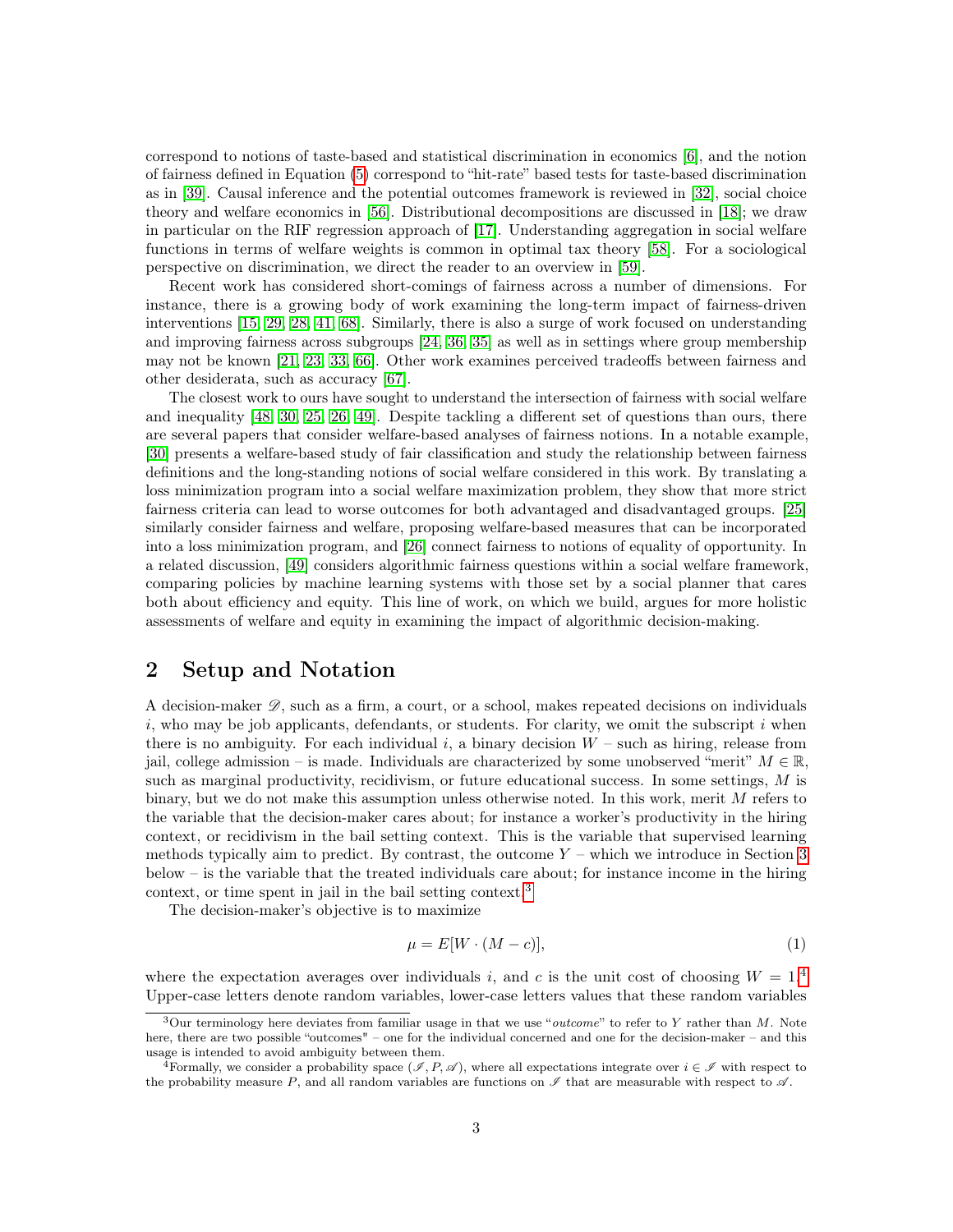might take. In the hiring context,  $\mu$  corresponds to profits and c to the wage rate. In the college admissions context,  $\mu$  corresponds to average student performance among admitted students, and  $c$ might be the Lagrange multiplier (shadow cost) of some capacity constraint.

The decision-maker  $\mathscr D$  does not observe M, but has access to some covariates (features) X.  $\mathscr D$ can also form a predictive model for  $M$  given  $X$  based on past data

$$
m(x) = E[M|X = x].
$$
\n<sup>(2)</sup>

In practice,  $m$  needs to be estimated using some supervised machine learning algorithm. We will abstract from this estimation issue for now and assume that  $m(\cdot)$  is known to  $\mathscr{D}$ .

 $\mathscr D$  can allocate W as a function of X, and possibly some randomization device. We assume throughout that  $W$  is chosen independently of all other variables conditional on  $X$ , and thus is conditionally exogenous.<sup>[5](#page-3-1)</sup> Denote  $w(x) = E[W|X=x]$  the conditional probability of  $W = 1$ . Given their available information, the optimal assignment policy for  $\mathscr D$  satisfies

$$
w^*(\cdot) = \underset{w(\cdot) \in \mathscr{W}}{\operatorname{argmax}} E[E[W \cdot (M - c)|X]]
$$
  
= 
$$
\underset{w(\cdot) \in \mathscr{W}}{\operatorname{argmax}} E[w(X) \cdot (m(X) - c)],
$$
 (3)

where  $\mathscr W$  is a set of admissible assignment policies.<sup>[6](#page-3-2)</sup> The second equality holds because of conditional exogeneity of W and the law of iterated expectations. If  $\mathscr W$  is unrestricted, then up to arbitrary tie breaking for  $m(X) = c$ ,

$$
w^*(x) = \mathbf{1}(m(x) > c).
$$
 (4)

We assume that individuals are additionally characterized by a binary variable A, corresponding to protected groups such as gender or race. This variable A may or may not be part of X.

Fairness Definitions Numerous definitions of fairness have been proposed in the literature [\[31,](#page-15-15) [50\]](#page-16-2). We will focus on the following popular definition of fairness, corresponding to the notion of "predictive parity" or calibration

<span id="page-3-0"></span>
$$
E[M|W=1, A=a] = E[M|W=1] \quad \forall a.
$$
 (5)

This equality is the basis of tests for preferential discrimination in empirical economics. (See for instance [\[39\]](#page-16-3).) A similar requirement could be imposed for  $W = 0$ .

Another related requirement is "balance for the positive (or negative) class,"  $E[W|M=m,A]$  $E[W|M=m]$ , which indicates equality of false positive (respectively negative) rates.

Predictive parity requires that expected merit, conditional on having received treatment 1 (or 0), is the same across the groups  $A$ . Balance requires that the probability of being treated, conditional on merit, is the same across the groups  $A$ . For the binary  $M$  case, balance and predictive parity cannot hold at the same time, unless either prediction is perfect  $(M = E[M|X])$ , or base rates are equal  $(M \perp A|W)$  [\[12,](#page-14-7) [22,](#page-15-2) [38\]](#page-16-0). In our subsequent discussion, we focus on "predictive parity" as the leading measure of fairness; we provide parallel results for balance in Appendix [A.](#page-18-0)

For  $A \in \{0, 1\}$ , the assignment rule  $w(\cdot)$  satisfies predictive parity if and only if  $\pi = 0$ , where

$$
\pi = E[M|W = 1, A = 1] - E[M|W = 1, A = 0]
$$

$$
= E\left[M \cdot \left(\frac{WA}{E[WA]} - \frac{W(1-A)}{E[W(1-A)]}\right)\right].
$$
(6)

<span id="page-3-2"></span><span id="page-3-1"></span><sup>&</sup>lt;sup>5</sup>This assumption holds by construction, if X captures all individual-specific information available to  $\mathscr{D}$ .

<sup>&</sup>lt;sup>6</sup>This type of decision problem, with a focus on estimation in finite samples, has been considered for instance in [\[37\]](#page-16-9) and [\[3\]](#page-14-10).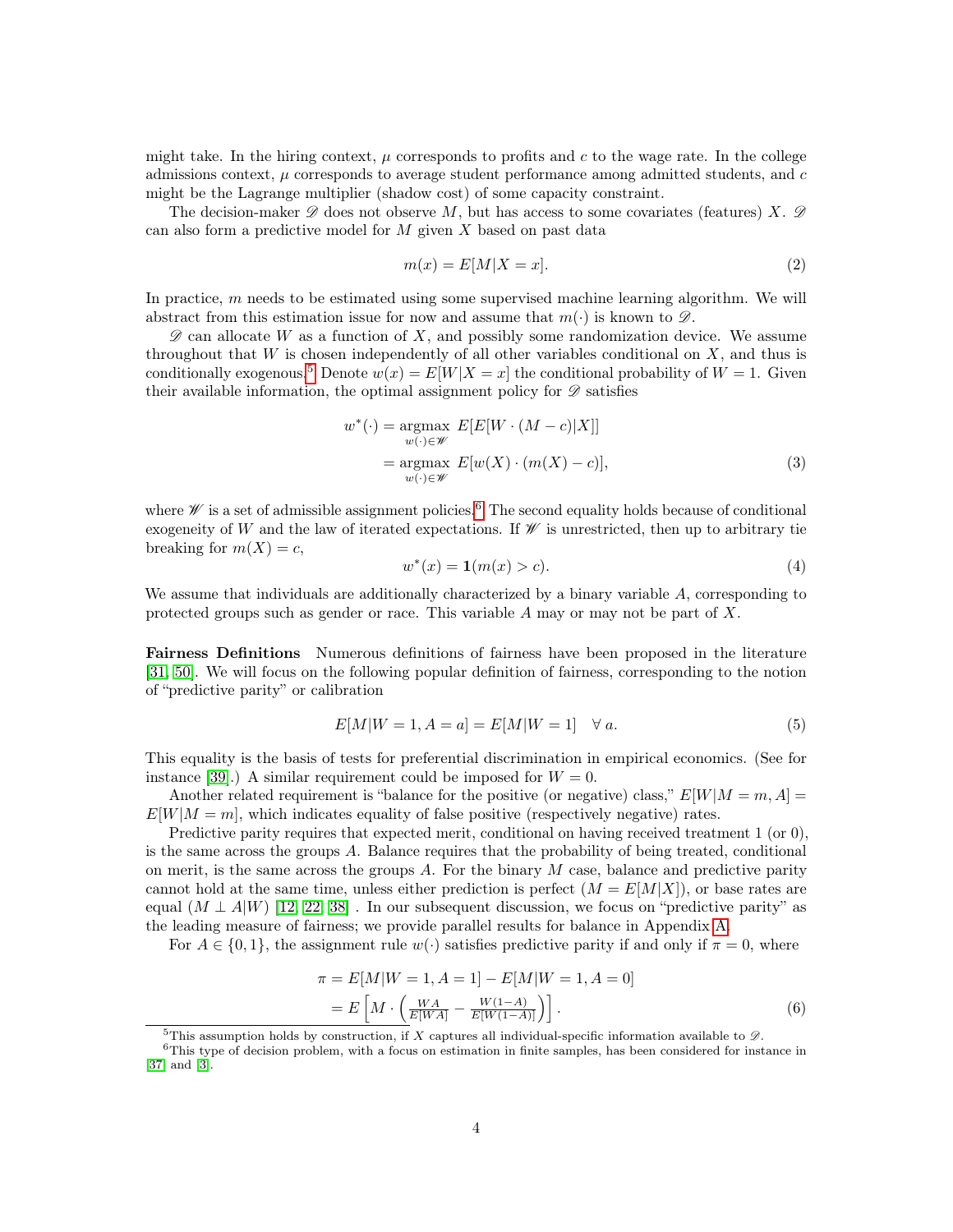Fairness as a constraint A leading approach in the recent literature is to consider fairness as a constraint to be imposed on the decision-maker's policy space. That is,  $w^*(\cdot)$  is defined as above, but  $\mathscr W$  is specified to be of the form

<span id="page-4-1"></span>
$$
\mathscr{W} = \{w(\cdot) : \pi = 0\} \tag{7}
$$

for predictive parity (and similarly for other notions of fairness). We characterize the solution to this optimization problem in Corollary [1](#page-7-0) below.

We argued in the introduction that fairness takes the objective of the algorithm's owner as a normative goal. This is formalized by the following observation.

**Observation 1** Suppose that (i)  $m(X) = M$  (perfect predictability), (ii)  $w^*(x) = \mathbf{1}(m(X) > c)$ (unconstrained maximization of  $\mathscr{D}'s$  objective  $\mu$ ), and (iii)  $W, M \in \{0,1\}$  (classification setting). Then  $w^*(x)$  satisfies predictive parity, i.e.,  $\pi = 0$ .

This observation is an immediate consequence of the definition of fairness as predictive parity and points to the limited critical potential of such a definition of fairness. It implies, for instance, that if  $M$  is perfectly predictable given the available features and employers are profit-maximizing without constraints, then their hiring decisions will be fair by definition. The algorithm  $w(\cdot)$  violates fairness only if (i)  $\mathscr D$  is not actually maximizing  $\pi$  (taste-based discrimination), (ii) outcomes are mismeasured, leading to biased predictions  $m(\cdot)$ , or (iii) predictability is imperfect, leading to statistical discrimination. Similar observations could be stated for other notions of fairness, such as "balance for the positive class" (cf. Observation [2](#page-18-1) in the appendix), and for other settings, such as regression, where  $M, W \in \mathbb{R}$ .

Absent perfect predictability, there may be a tension between the maximization of  $\mu$  and predictive parity ( $\pi = 0$ ). This tension has been discussed in economics as a failure of predictive parity (called "hit rate test" in this literature, [\[39\]](#page-16-3)) to perfectly reflect taste based discrimination [\[6\]](#page-14-8). This failure is due to the difference between average and marginal expected merit among the treated. Taste-based discrimination corresponds to differences between the merit of the marginally treated, while predictive parity corresponds to equality of average merit among the treated. profitmaximization is equivalent to the absence of taste-based discrimination, by definition.

Observation [1](#page-4-1) throws the three limitations of a fairness-based perspective into sharp relief: under this perspective, inequality both between and within groups is acceptable if it is justified by merit  $M$  ( $\mathscr{D}$ 's objective), no matter where the inequality in M is coming from. Furthermore, given merit, fairness aims for equal treatment within the algorithm, rather than aiming for compensating preexisting inequalities of welfare-relevant outcomes in the wider population. And, finally, predictive parity or balance do not consider inequality of treatments (or outcomes) within the protected groups, but rather only between them. Below, we provide examples where changes to an assignment algorithm  $w(\cdot)$  decreases un-fairness, while at the same time also increasing inequality and decreasing welfare.

### <span id="page-4-0"></span>3 Inequality and the Causal Impact of Algorithms

Drawing on theories of justice, we turn to a perspective focused on social welfare and inequality as well as the causal impact of algorithms [\[34,](#page-15-16) [56,](#page-17-6) [58\]](#page-17-7). Suppose that we are interested in outcomes Y that might be affected by the treatment  $W$ , where the outcomes  $Y$  are determined by the potential outcome equation

$$
Y = W \cdot Y^1 + (1 - W) \cdot Y^0,\tag{8}
$$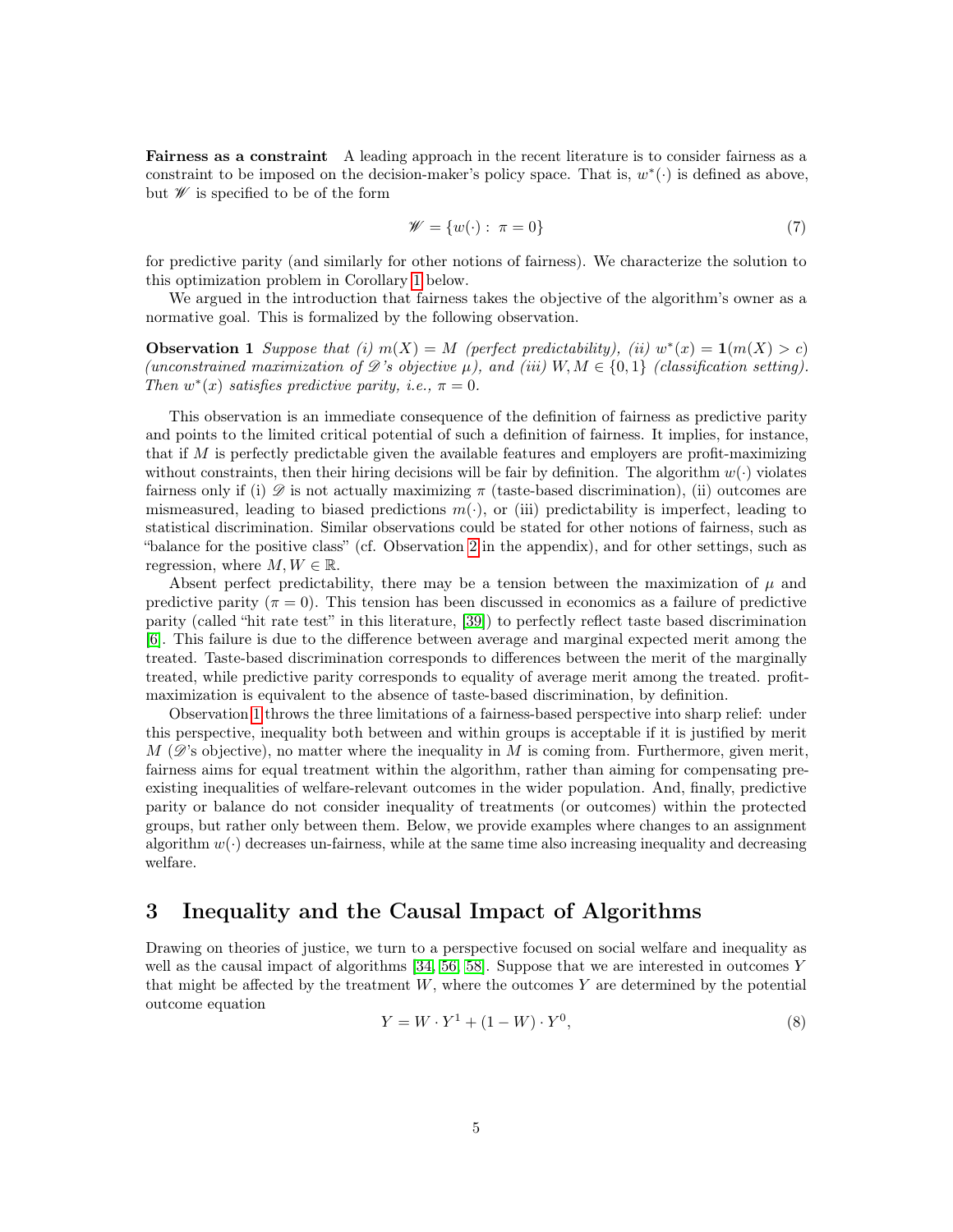cf. [\[32\]](#page-15-3). Suppose, further, that treatment is assigned randomly conditional on  $X$  with assignment probability  $w(X)$ . Then, the joint density of X and Y is given by<sup>[7](#page-5-0)</sup>

$$
p_{Y,X}(y,x) = [p_{Y^0|X}(y,x) +
$$

<span id="page-5-3"></span>
$$
w(x) \cdot (p_{Y^1|X}(y,x) - p_{Y^0|X}(y,x)) \cdot p_X(x).
$$
 (9)

We are interested in the impact of  $w(\cdot)$  on a general statistic  $\nu$  of the joint distribution of outcomes  $Y$  and features  $X$ 

<span id="page-5-2"></span>
$$
\nu = \nu(p_{Y,X}).\tag{10}
$$

 $\nu$  might be a measure of inequality (such as the variance of Y or the ratio between two quantiles of Y), a measure of welfare (such as the expectation of  $Y^{\gamma}$ , where  $\gamma$  parametrizes inequality aversion), or a measure of group-based inequality (such as the difference in the conditional expectation of Y given  $A = 1$  and  $A = 0$ .

The influence function and welfare weights In order to characterize the impact of changes to the assignment policy  $w(x)$  on the statistic  $\nu$ , it is useful to introduce the following local approximation to  $\nu$ . Assume that  $\nu$  is differentiable as a function of the density  $p_{Y,X}$ .<sup>[8](#page-5-1)</sup> Then, as discussed [\[63\]](#page-17-12), as well as in [\[13\]](#page-14-11), [\[17\]](#page-15-5), and [\[34\]](#page-15-16), we can locally approximate  $\nu$  by

$$
\nu(p_{Y,X}) - \nu(p_{Y,X}^*) = E[IF(Y,X)] + o\left(\|p_{Y,X} - p_{Y,X}^*\|\right),\tag{11}
$$

where  $IF(Y, X)$  is the influence function of  $\nu(p_{Y,X})$  at  $p_{Y,X}^*$ , evaluated at the realization  $Y, X$ , and the expectation averages over the distribution  $p_{Y,X}$ .

In Section [B](#page-18-2) in the appendix, we provide an introduction and review, as well as a more formal definition of the influence function as dual representation of the Fréchet derivative of  $\nu$ .

Suppose now that

$$
w(x) = w^*(x) + \epsilon \cdot dw(x),\tag{12}
$$

where  $w<sup>0</sup>$  is some baseline assignment rule, and  $dw(x)$  is a local perturbation to w. Suppose that p and  $p^*$  are the outcome distributions corresponding to w and  $w^*$ . By Equation [\(11\)](#page-5-2)

$$
\nu(p_{Y,X}) - \nu(p_{Y,X}^*) \approx \int IF(y,x)(p_{Y,X}(y,x) - p_{Y,X}^*(y,x))dydx.
$$

By Equations [\(9\)](#page-5-3), it then follows that

$$
\frac{\partial}{\partial \epsilon} \nu(p_{Y,X}) = \int I F(y, x) \cdot (p_{Y^1|X}(y, x) - p_{Y^0|X}(y, x)) \cdot p_X(x) dx
$$
  
=  $E [dw(X) \cdot n(X)],$  where  

$$
n(x) = E [IF(Y^1, x) - IF(Y^0, x)|X = x].
$$
 (13)

Proposition [1](#page-6-0) below proves this claim. Defining  $\omega$  as the average slope of  $IF(y, x)$  between  $Y^0$ and  $Y^1$ , we can rewrite  $IF(Y^1, x) - IF(Y^0, x) = \omega \cdot (Y^1 - Y^0)$ . We can think of  $\omega$  as the "welfare" weight" for each person, measuring how much the statistic  $\nu$  "cares" about increasing the outcome Y for that person. This is analogous to the welfare weights used in public economics and optimal tax theory, cf. [\[57,](#page-17-13) [58\]](#page-17-7). We present examples to give intuition of welfare weights and influence functions.

<span id="page-5-0"></span><sup>7</sup>The density is assumed to exist with respect to some dominating measure. For simplicity of notation, our expressions are for the case where the dominating measure is the Lebesgue measure, but they immediately generalize to general dominating measures.

<span id="page-5-1"></span> $8T_0$  be precise, we need Fréchet-differentability with respect to the  $L^{\infty}$  norm on the space of densities of Y, X with respect to some dominating measure.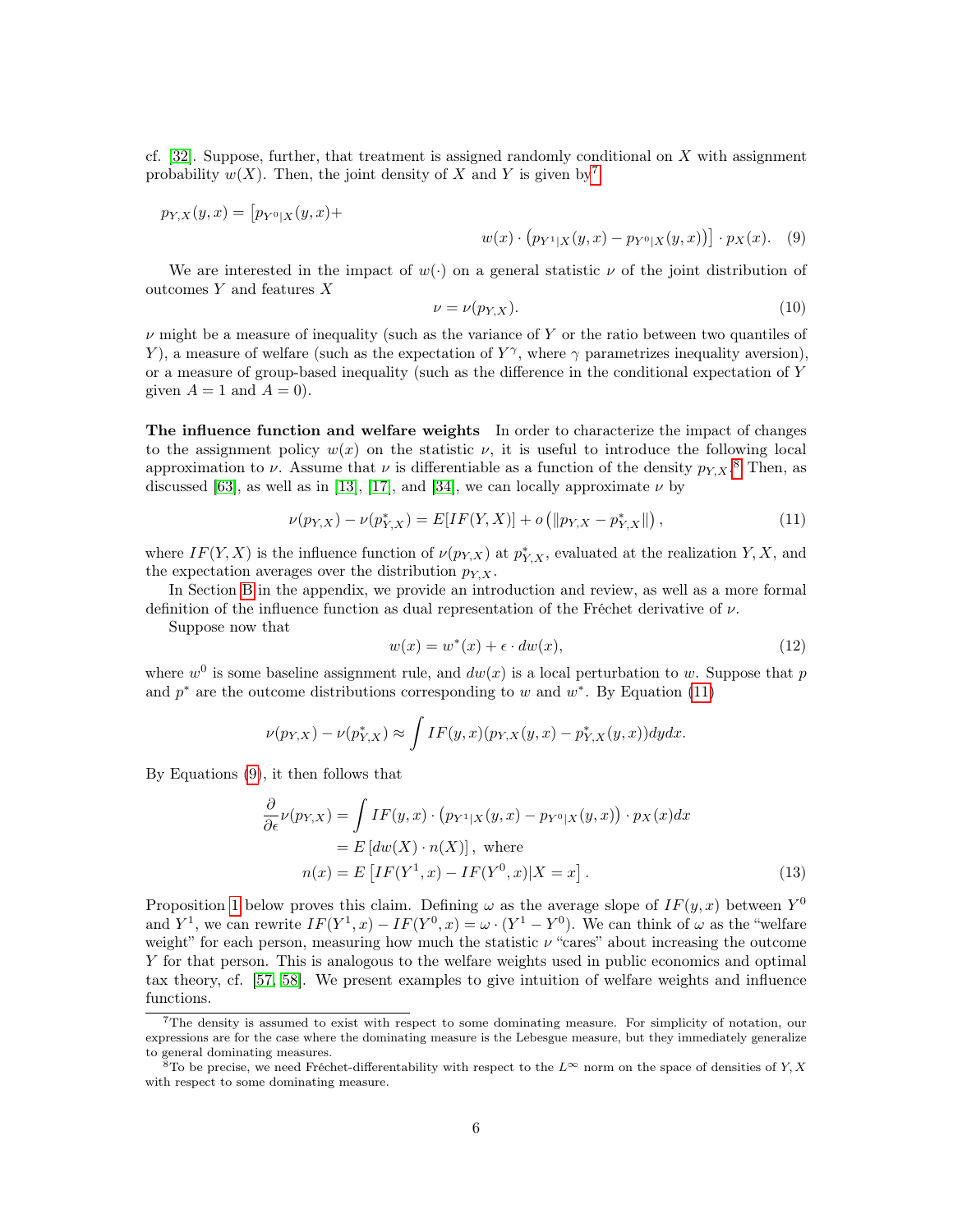**Example 1** For the mean outcome  $\nu = E[Y]$ , we get  $IF = Y - E[Y]$  and  $\omega = 1$ . For the variance of outcomes  $\nu = Var(Y)$ , we get  $IF = (Y - E[Y])^2 - Var(Y)$  and  $\omega \approx 2(Y - E[Y])$ . For the mean of some power of the outcome,  $\nu = E[Y^{\gamma}/\gamma]$ , we get  $IF = Y^{\gamma} - E[Y^{\gamma}]$  and  $\omega \approx Y^{\gamma-1}$ . And lastly, for the between-group difference of average outcomes,  $\nu = E[Y|A=1] - E[Y|A=0]$ , we have  $IF = Y \cdot \left(\frac{A}{E[A]} - \frac{1-A}{1-E[A]}\right) - \nu$  and  $\omega = \frac{A}{E[A]} - \frac{1-A}{1-E[A]}$ .

Utilitarian welfare Thus far, we have discussed welfare in terms of outcomes  $Y$  that are observable in principle. This contrasts with the typical approach in welfare economics [\[11,](#page-14-12) [44\]](#page-16-10), where welfare is defined based on the unobserved utility of individuals. Unobserved utility can be operationalized in terms of equivalent variation, that is, willingness to pay: what is the amount of money Z that would leave an individual indifferent between receiving Z and no treatment  $(W = 0)$ , or receiving  $W = 1$  but no money. Based on this notion of equivalent variation, social welfare can then be defined as  $\nu = E[(\omega \cdot Z) \cdot W]$ . The welfare weights  $\omega$  now measure the value assigned to a marginal unit of money for a given person. Welfare weights reflect distributional preferences.

**Tension between the decision-maker's objective, fairness, and equality** In the following proposition, we characterize the effect of a marginal change  $dw(\cdot)$  of the policy  $w(\cdot)$  on the different objectives, the decision-maker's objective  $\mu$ , the measure of fairness  $\pi$ , and statistics  $\nu$  that might measure inequality or social welfare. Conflicts between these three objectives can arise if  $l(x)$ ,  $p(X)$ , and  $n(x)$ , as defined below, are not affine transformations of each other.

<span id="page-6-0"></span>Proposition 1 (Marginal policy changes) Consider a family of assignment policies

$$
w(x) = w^*(x) + \epsilon \cdot dw(x),
$$

and denote by  $d\mu$ ,  $d\pi$ , and  $d\nu$  the derivatives of  $\mu$  ( $\mathscr{D}$ 's objective),  $\pi$  (the measure of fairness), and  $\nu$  (inequality or social welfare) with respect to  $\epsilon$ . Suppose that  $\nu$  is Fréchet-differentable with respect to the  $L^{\infty}$  norm on the space of densities of Y, X with respect to some dominating measure. Then

$$
d\mu = E[dw(X) \cdot l(X)],
$$
  
\n
$$
d\pi = E[dw(X) \cdot p(X)],
$$
  
\n
$$
d\nu = E[dw(X) \cdot n(X)],
$$

where

$$
l(x) = E[M|X = x] - c,
$$
  
\n
$$
p(x) = E\left[ (M - E[M|W = 1, A = 1]) \cdot \frac{A}{E[W, A]}\right]
$$
\n(14)

$$
x) = E\left[ (M - E[M|W = 1, A = 1]) \cdot \frac{1}{E[WA]} - (M - E[M|W = 1, A = 0]) \cdot \frac{(1 - A)}{E[W(1 - A)]} |X = x \right],
$$
\n(15)

$$
n(x) = E\left[IF(Y^1, x) - IF(Y^0, x)|X = x\right].
$$
\n(16)

**Proof 1** The case of  $\mu$  is immediate from the definition of  $\mu$ . The case of  $\nu$  follows from the definition of Fréchet differentiability (cf. Section 20.2 in [\[63\]](#page-17-12)), Lemma 1 in [\[34\]](#page-15-16), and the arguments in Section [3](#page-4-0) of this paper. This leaves the case of  $\pi$ . Let us consider the first component of  $\pi$ ,

$$
E[M|W=1, A=1] = E\left[\frac{WMA}{E[WA]}\right],
$$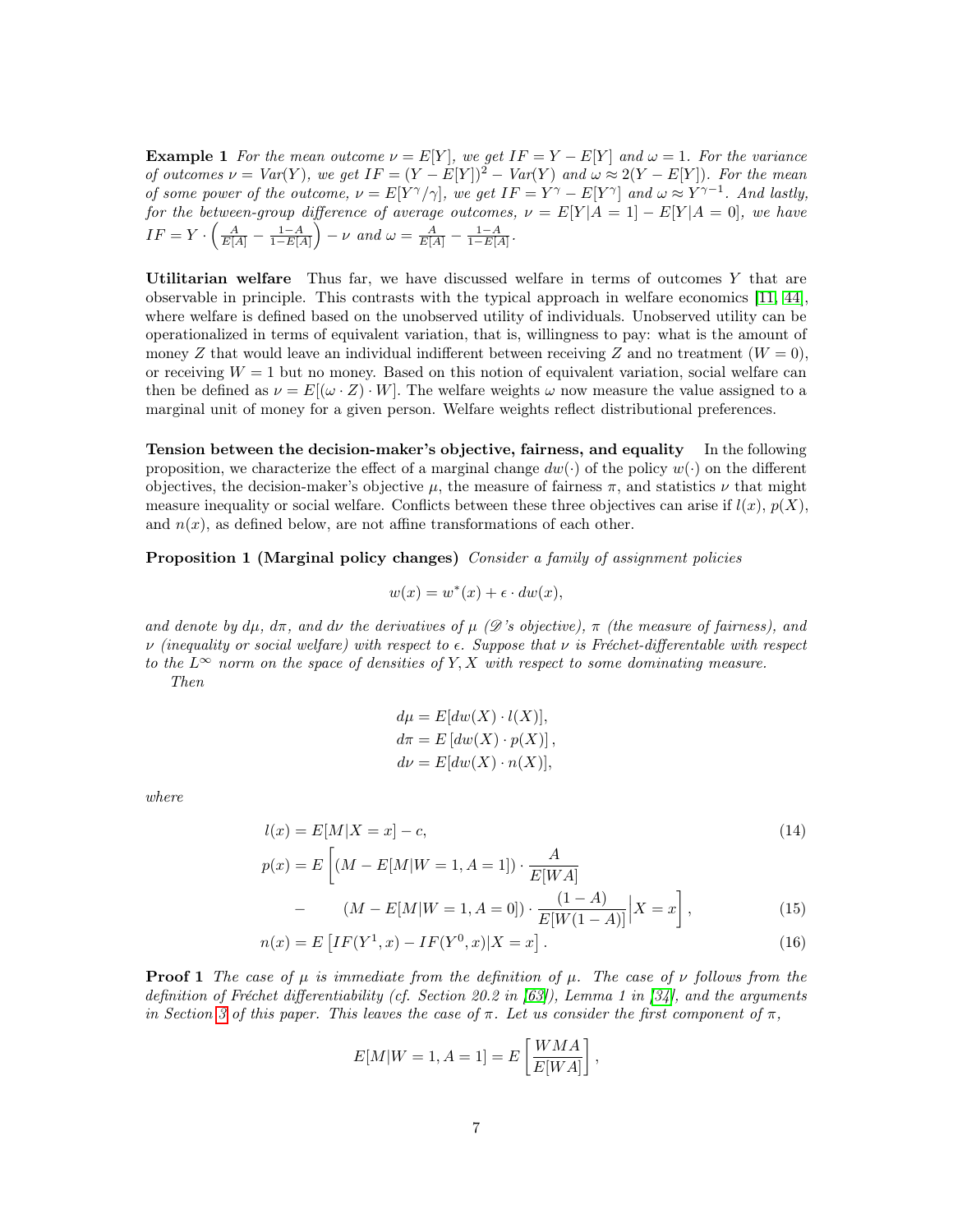and thus

$$
dE[M|W=1, A=1] = E\left[dw(X) \cdot \left(\frac{MA}{E[WA]} - \frac{E[WMA]}{E[WA]^2} \cdot A\right)\right]
$$

$$
= E\left[dw(X) \cdot (M - E[M|W=1, A=1]) \cdot \frac{A}{E[WA]}\right]
$$

The derivative of  $E[M|W=1, A=0]$  can be calculated similarly, and the claim follows.

Proposition [1](#page-6-0) has a number of important consequences:

First, Proposition [1](#page-6-0) provides the basis for analyzing the distributional impact of algorithms or changes to algorithms, as part of an "*algorithmic auditing*" process, along the lines we demonstrated in our empirical application in Section [6.](#page-11-0) We provide a step by step guide for such an algorithmic auditing procedure in Section [7.](#page-12-0) Suppose that in our data the treatment W is plausibly exogenous given the features X. Then  $n(x)$  can be estimated by regressing the influence function  $IF(Y, X)$ (for some statistic  $\nu$ ) on W, controlling for X, using for instance a causal forest or some other supervised learning method. The impact of switching from assignment algorithm  $w^*(x)$  to some other algorithm  $w(x)$  is then (to first order) given by the average of  $dw(X)$  times  $n(X)$ , over the distribution of features X. This allows us to *estimate the impact* of the change of the algorithm on inequality, welfare, or between group differences.

Second, Proposition [1](#page-6-0) helps us elucidate the tension between conflicting objectives such as profits, fairness, and equality or welfare, and to connect these to the notion of welfare weights. Suppose for instance that  $\pi$  is negative and that for some feature value x we have that  $n(x)$  (for some measure of welfare  $\nu$ ) is positive, while  $p(x)$  is negative. This tells us that increasing the treatment probability  $w(x)$  at x is good for welfare and bad for fairness. We can thus understand which parts of the feature space drive the tension between alternative objectives.

Third, Proposition [1](#page-6-0) allows us to characterize the *optimal assignment*  $x \to w(x)$  from the decision-maker's point of view, when constrained to fair allocations; this is done in Corollary [1,](#page-7-0) below.

Fourth, Proposition [1](#page-6-0) allows us to understand whose welfare a status-quo decision procedure implicitly values, by deriving inverse welfare weights; this is done in Corollary [2](#page-9-1) below. This insight is again relevant for the practice of algorithmic auditing. For a related approach, see for instance [\[8\]](#page-14-13).

Let us now reconsider the problem of maximizing  $\mu$  subject to the fairness constraint  $\pi = 0$ . The solution to this problem is characterized in Corollary [1,](#page-7-0) drawing on Proposition [1.](#page-6-0)

<span id="page-7-0"></span>Corollary 1 (Optimal policy under the fairness constraint) The solution to the problem of maximizing  $\mathscr D$ 's objective  $\mu$  subject to the fairness constraint  $\pi = 0$  by choice of  $w(\cdot)$  is given by

$$
w(x) = \mathbf{1}(l(x) > \lambda p(x)),\tag{17}
$$

for some constant  $\lambda$ , where we have chosen  $w(x)$  arbitrarily for values of x such that  $l(x) = \lambda p(x)$ , and the equality holds with probability 1.

Proof 2 We are looking for a solution to

$$
\max_{w(\cdot)} \mu = \int (m(x) - c)p_X(x) dx
$$
\n
$$
\pi = E\left[\frac{MWA}{E[WA]} - \frac{MW(1-A)}{E[W(1-A)]}\right] = 0
$$
\n
$$
0 \le w(x) \le 1 \quad \forall x.
$$
\nso the following equation:

\n
$$
y = 0
$$
\nand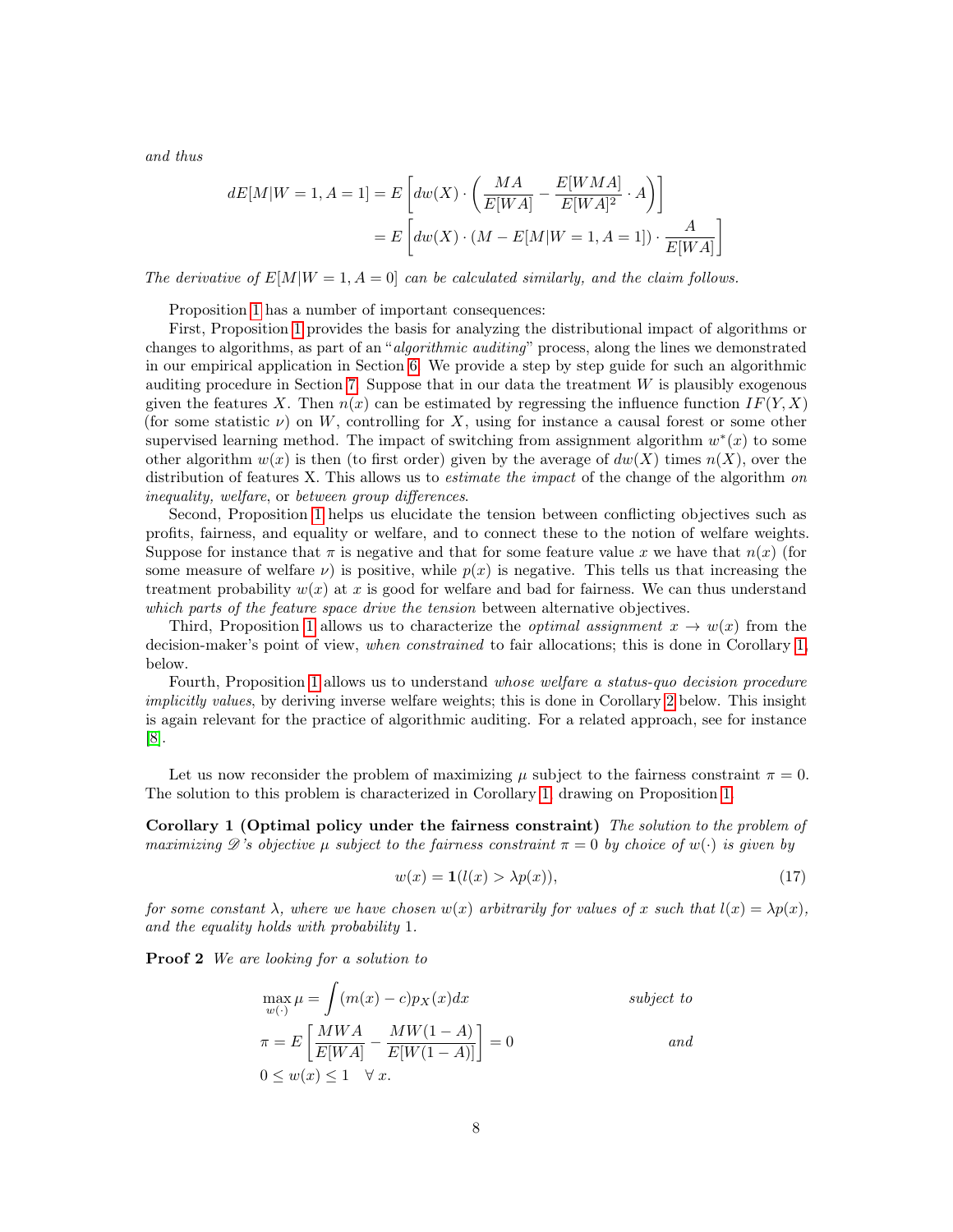The Lagrangian for the objective and the fairness constraint is given by  $\mathscr{L} = \mu + \lambda \pi$ . Consider a family of policies indexed by  $\epsilon$ ,  $w(x) = w^*(x) + \epsilon \cdot dw(x)$ , as in Proposition [1.](#page-6-0) The solution to our optimization problem has to satisfy the condition

$$
\frac{\partial \mathscr{L}}{\epsilon} \leq 0
$$

for all feasible changes dw, that is, for all dw such that

$$
w^*(x) = 1 \Rightarrow dw(x) \le 0
$$
  

$$
w^*(x) = 0 \Rightarrow dw(x) \ge 0.
$$

By Proposition [1,](#page-6-0)

$$
\frac{\partial \mathcal{L}}{\partial \epsilon} = \int dw(x) \left( l(x) + \lambda p(x) \right) p_X(x) dx.
$$

Suppose there is some set of values x of non-zero probability such that  $w^*(x) < 1$  and  $l(x) + \lambda p(x) > 0$ . Setting  $dw(x) = 1$  on this set would yield a contradiction. The claim follows.

### <span id="page-8-0"></span>4 Distribution of Power

Fairness provides a framework to critique the unequal treatment of individuals  $i$  with the same merit, where merit is defined in terms of  $\mathscr{D}'$ 's objective. The equality framework takes a broader perspective by requiring that we consider the causal impact of an algorithm on the distribution of relevant outcomes  $Y$  across individuals  $i$  more generally. Both of these perspectives, however, fail to address another key component: who gets to set the objective function and why?

Here, we take a political economy perspective on algorithmic decision-making to provide a framework for examining this question. Political economy is concerned with the ownership of the means of production, as this brings both income and control rights [\[43\]](#page-16-11). In the setting of algorithmic decision-making, this maps into two related questions: first, who owns and controls data, and in particular data X about individuals? And second, who gets to pick the algorithms  $\mathscr W$  and objective functions  $\mu$  that use this data? We are further concerned with the consequences of this structure of ownership and control. The answers to these questions depend on contingent historical developments and political choices, rather than natural necessity, as argued by [\[47\]](#page-16-12) and [\[69\]](#page-17-14), for instance.

Implied welfare weights as a measure of power In the present work, we propose the following framework for the political economy of algorithmic decision-making: we study actual decision procedures  $w(\cdot)$  by considering the welfare weights  $\omega$  that would rationalize these procedures as optimal. Put differently, we consider the dual problem of the problem of finding the optimal policy for a given measure of social welfare.

Above, we discussed the effect of marginal policy changes on statistics  $\nu$  that might measure welfare. We argued that this effect can be written as  $E[dw(X) \cdot E[\omega \cdot (Y^1 - Y^0)|X|]$ , where  $\omega$ are "welfare weights," measuring how much we care about a marginal increase of Y for a given individual. The optimal policy problem of maximizing a linear (or linearized) objective  $\nu = E[\omega \cdot Y]$ net of the costs of treatment  $E[c \cdot W]$  defines a mapping

$$
(\omega_i)_i \to w^*(\cdot) = \underset{w(\cdot) \in \mathscr{W}}{\operatorname{argmax}} \ E\left[ (\omega \cdot (Y^1 - Y^0) - c) \cdot w(X) \right]. \tag{18}
$$

We are now interested in the inverse mapping  $w^*(\cdot) \to (\omega_i)_i$ . This mapping gives the welfare weights  $\omega$  which would rationalize a given assignment algorithm  $w(\cdot)$  as optimal. These welfare weights can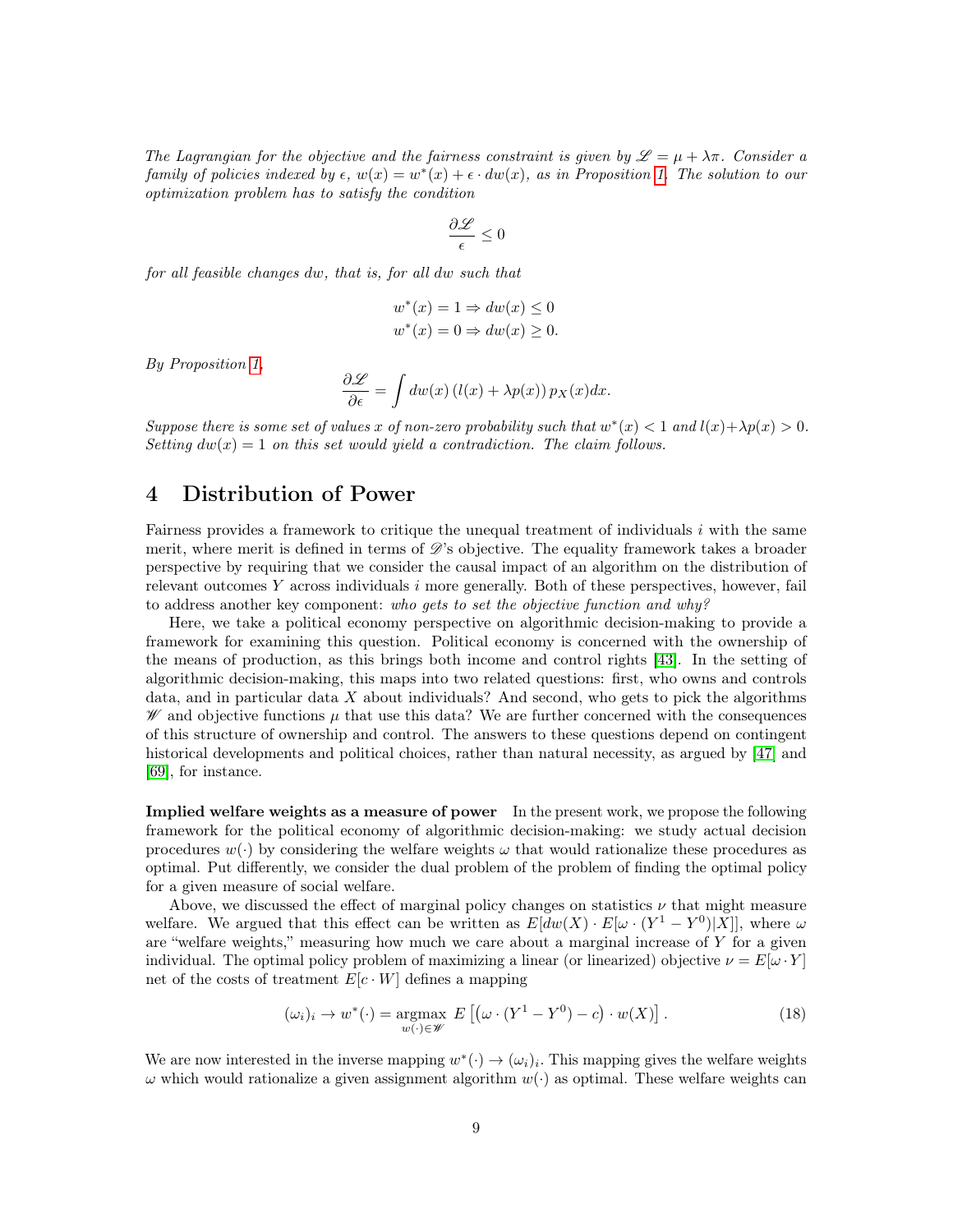be thought of as one measure of the effective social power of different individuals. The following corollary of Proposition [1](#page-6-0) characterizes this inverse mapping in the context of our binary treatment setting. We characterize the implied welfare weights  $\omega$  that would rationalize a given policy  $w(\cdot)$ .

Corollary 2 (Implied welfare weights) Suppose that welfare weights are a function of the observable features X, and that there is again a cost of treatment c. A given assignment rule  $w(\cdot)$ is a solution to the problem

<span id="page-9-1"></span>
$$
\underset{w(\cdot)}{\text{argmax}} \ E[w(X) \cdot (\omega(X) \cdot E[Y^1 - Y^0 | X] - c)] \tag{19}
$$

if and only if

$$
w(x) = 1 \Rightarrow \omega(X) > c/E[Y^1 - Y^0|X])
$$
  
\n
$$
w(x) = 0 \Rightarrow \omega(X) < c/E[Y^1 - Y^0|X])
$$
  
\n
$$
w(x) \in ]0, 1] \Rightarrow \omega(X) = c/E[Y^1 - Y^0|X]).
$$
\n(20)

This follows immediately from the Karush–Kuhn–Tucker conditions for the constrained optimization problem defining  $w^*(\cdot)$ .

#### <span id="page-9-0"></span>5 Examples for the Tensions between Fairness and Equality

We return to the limitations of a fairness-based perspective formulated at the outset. We illustrate each of these three limitations by providing examples where some change to the assignment algorithm  $w(\cdot)$  decreases un-fairness, while at the same time also increasing inequality and decreasing welfare. In each of the examples, we consider the impact of an assignment rule  $w^{(ii)}$ , relative to some baseline rule  $w^{(i)}$ . We contrast fairness as measured by "predictive parity" to inequality (and welfare) as measured by either the variance of Y, or the average of  $Y^{\gamma}$ , where  $\gamma < 1$  measures the degree of inequality aversion.

Legitimizing inequality based on merit We consider an improvement in the predictability of merit. Suppose that initially (under scenario a), the decision-maker  $\mathscr D$  only observes A, while under scenario b they can perfectly predict (observe) M based on X. Assume that  $Y = W$ . Recall that c denotes the cost of treatment, and assume that M is binary with  $P(M = 1|A = a) = p^a$ , where  $0 < c < p^1 < p^0$ . Under these assumptions we get

$$
W^{(i)} = \mathbf{1}(E[M|A] > c) = 1, \qquad W^{(ii)} = \mathbf{1}(E[M|X] > c) = M.
$$

The policy  $\alpha$  is unfair (in the sense of predictive parity), since for this policy

$$
E[M|W^{(i)} = 1, A = 1] = p^1 < p^0 = E[M|W^{(i)} = 1, A = 0],
$$

while the policy  $b$  is fair, since

$$
E[M|W^{(ii)} = 1, A = 1] = 1 = E[M|W^{(ii)} = 1, A = 0].
$$

The increase in predictability has thus improved fairness.

On the other hand, inequality of outcomes has also increased and welfare has decreased. By assumption  $Y = W$ , so that  $Var_{(i)}(Y) = 0$ ,  $Var_{(ii)}(Y) = E[M](1 - E[M]) > 0$ . Furthermore, expected welfare  $E[Y^{\gamma}]$  has decreased, since  $E_{(i)}[Y^{\gamma}] = 1$ ,  $E_{(ii)}[Y^{\gamma}] = E[M] < 1$ .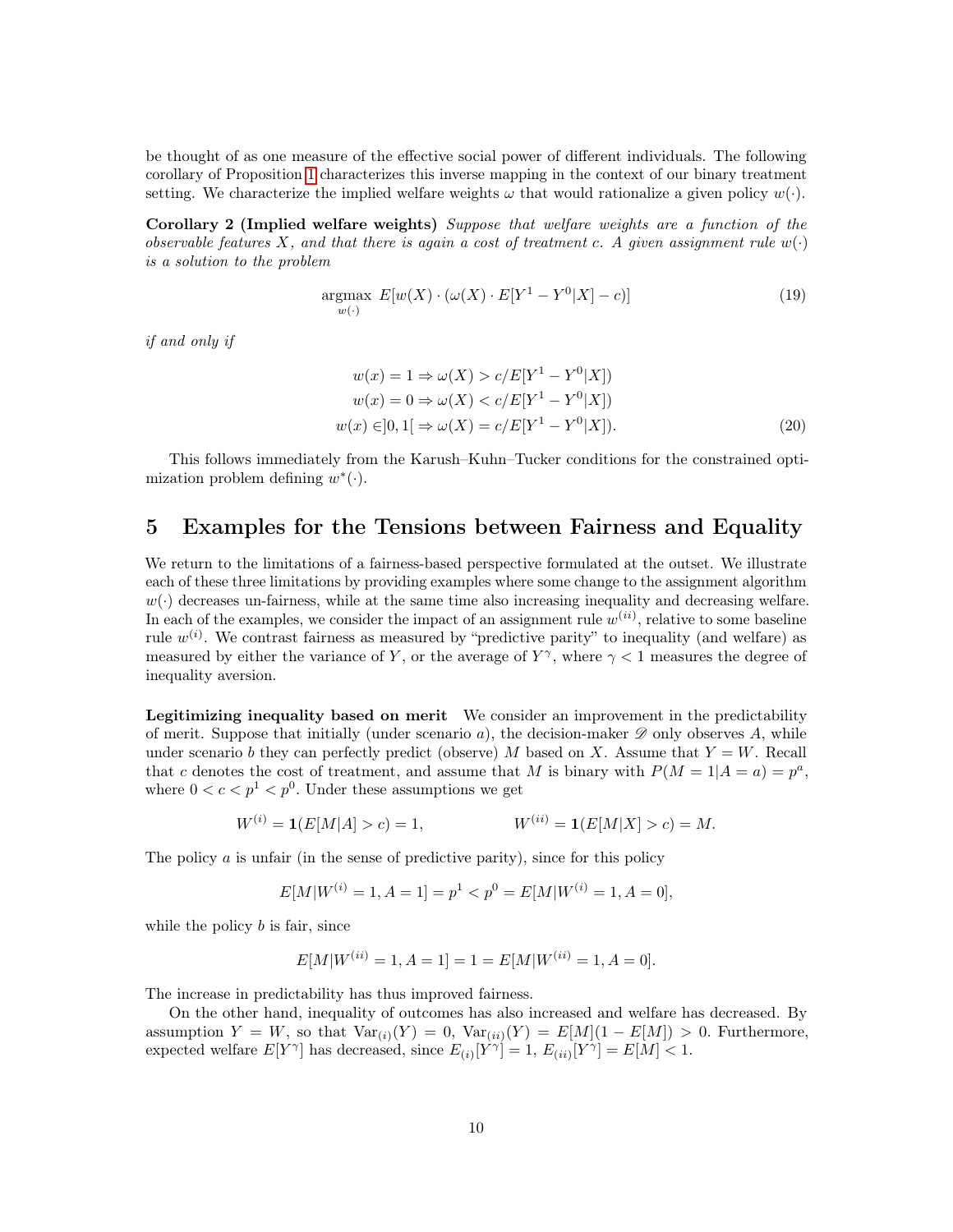**Narrow bracketing** We consider a reform that abolishes affirmative action. Suppose that  $(M, A)$ is uniformly distributed on  $\{0,1\}^2$ , that M is perfectly observable to the decision-maker  $\mathscr{D}$ , and that  $0 < c < 1$ . Suppose further that under scenario a the decision-maker receives a reward (subsidy) of 1 for hiring members of the group  $A = 1$ , but that this reward is removed under scenario b. Under these assumptions we get

$$
W^{(i)} = \mathbf{1}(M + A \ge 1), \qquad W^{(ii)} = M.
$$

As before, the policy under scenario  $a$  is unfair, while the policy under scenario  $b$  is fair, since

$$
E[M|W^{(i)} = 1, A = 1] = .5 < 1 = E[M|W^{(i)} = 1, A = 0],
$$

while

$$
E[M|W^{(ii)} = 1, A = 1] = 1 = E[M|W^{(ii)} = 1, A = 0].
$$

Suppose now that potential outcomes are given by  $Y^w = (1 - A) + w$ . Under the two scenarios, the outcome distributions are

$$
Y^{W^{(i)}} = 1 + \mathbf{1}(A = 0, M = 1) \sim Cat(0, 3/4, 1/4),
$$
 and  

$$
Y^{W^{(ii)}} = (1 - A) + M \sim Cat(1/4, 1/2, 1/4),
$$

where we use Cat to denote the categorical distribution on  $\{0, \ldots, 2\}$  with probabilities specified in brackets. This implies that  $Var_{(i)}(Y) = 3/16$ ,  $Var_{(ii)}(Y) = 1/2$ , and  $E_{(i)}[Y^{\gamma}] = .75 + .25 \cdot 2^{\gamma}$ ,  $E_{(ii)}[Y^{\gamma}] = .5 + .25 \cdot 2^{\gamma}$ . Thus, as before, the inequality of outcomes has increased and welfare has decreased when we move from scenario a to scenario b.

Within-group inequality We finally consider a reform that mandates fairness to the decisionmaker. Suppose that  $P(A = 1) = .5$ ,  $c = .7$ , and further that  $M|A = 1 \sim Unif(\{0, 1, 2, 3\})$ ,  $M|A = 0 \sim Unif({1, 2})$ , We assume initially  $\mathscr D$  is unconstrained, but the reform mandates predictive parity,  $E[M|W^{(ii)} = 1, A = 1] = E[M|W^{(ii)} = 1, A = 0]$ . Then

$$
W^{(i)} = \mathbf{1}(M \ge 1), \qquad W^{(ii)} = \mathbf{1}(M + A \ge 2).
$$

Once again, the policy under scenario  $a$  is unfair, while the policy under scenario  $b$  is fair, since

$$
E[M|W^{(i)} = 1, A = 1] = 2 > 1.5 = E[M|W^{(i)} = 1, A = 0],
$$
and  

$$
E[M|W^{(ii)} = 1, A = 1] = 2 = E[M|W^{(ii)} = 1, A = 0].
$$

Assume that potential outcomes are given by  $Y^w = M + w$ . Under the two scenarios, the outcome distributions are

$$
Y^{W^{(i)}} = M + \mathbf{1}(M \ge 1) \sim Cat(1/8, 0, 3/8, 3/8, 1/8),
$$
  
\n
$$
Y^{W^{(ii)}} = M + \mathbf{1}(M + A \ge 2) \sim Cat(1/8, 2/8, 1/8, 3/8, 1/8),
$$

where we use Cat to denote the categorical distribution on  $\{0, \ldots, 4\}$  with probabilities specified in brackets. This implies  $Var_{(i)}(Y) = 1.24$ ,  $Var_{(ii)}(Y) = 1.61$ , and, choosing  $\gamma = .5$ ,  $E_{(i)}[Y^{\gamma}] = 1.43$ ,  $E_{(ii)}[Y^{\gamma}] = 1.33$ . Again, the inequality of outcomes increases and welfare declines as we move from scenario a to scenario b.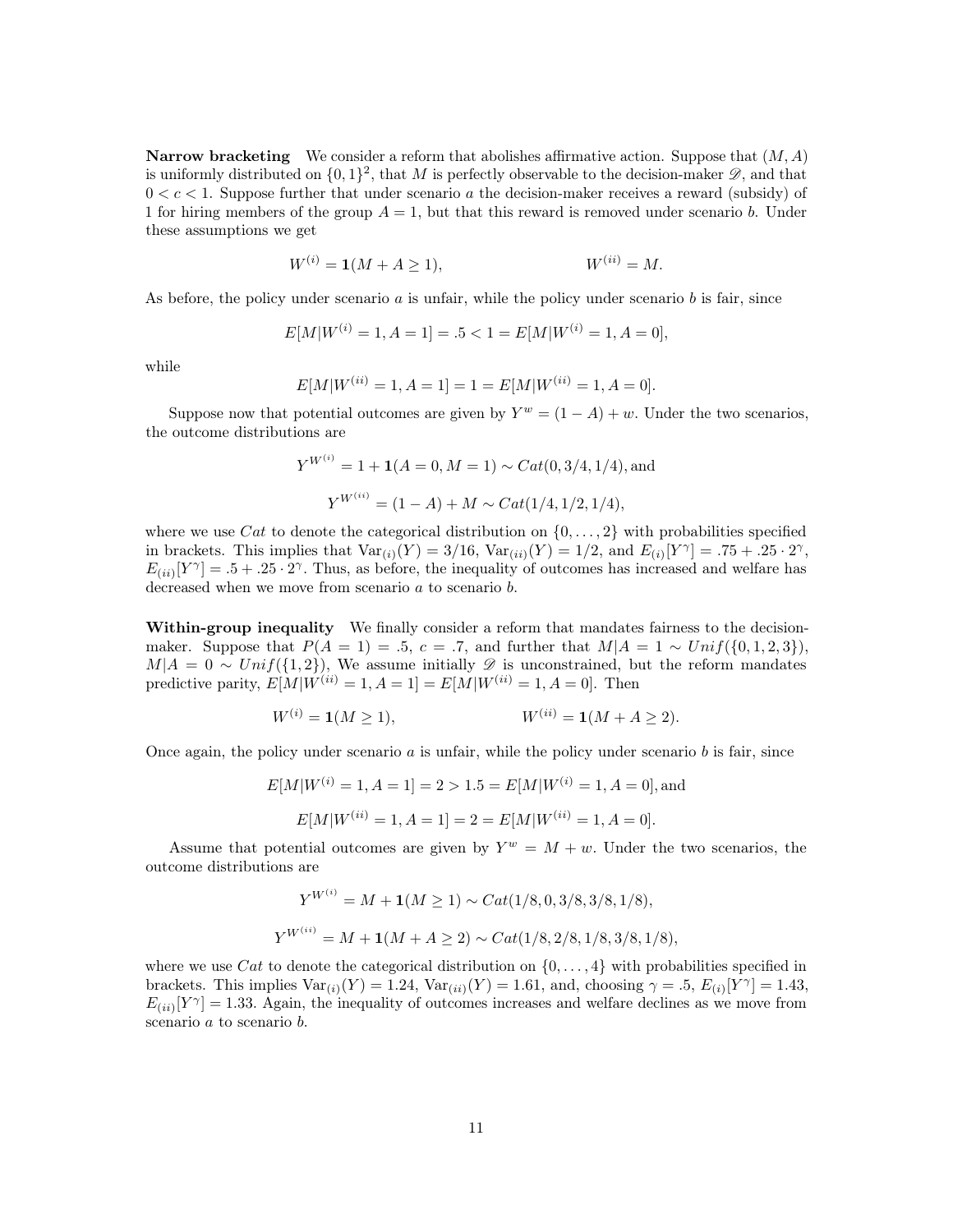

Notes: Distribution of Compas risk scores for black and white defendants (left) and distribution of estimated average causal effects given observable features of the risk score on jail time, across defendants (right). Estimation of causal effects was based on a causal forest; see text for details.

<span id="page-11-1"></span>Table 1: Counter-factual scenarios

|                        | Black     |                 |           | White     |                 |           | All       |         |        |              |
|------------------------|-----------|-----------------|-----------|-----------|-----------------|-----------|-----------|---------|--------|--------------|
| Scenario               | (Score>4) | Recid/(Score>4) | Jail time | (Score>4) | Recid (Score>4) | Jail time | Score > 4 | Mean JT | IOR JT | SD of log JT |
| Affirmative Action     | 0.49      | 0.67            | 49.12     | 0.47      | 0.55            | 36.90     | 0.48      | 44.23   | 23.8   | 1.81         |
| Status quo             | 0.59      | 0.64            | 52.97     | 0.35      | 0.60            | 29.47     | 0.49      | 43.56   | 25.0   | 1.89         |
| Perfect predictability | 0.52      | $1.00\,$        | 65.86     | 0.40      | .00             | 42.85     | 0.48      | 56.65   | 59.9   | 2.10         |

Notes: Comparison of the consequences of two counterfactual scenarios (affirmative action, perfect predictability) to the status quo for Black, white, and all defendants.

## <span id="page-11-0"></span>6 Empirical Study

We illustrate our arguments using the Compas risk score data for recidivism. These data have received much attention following Pro-Publica's reporting on algorithmic discrimination in sentencing [\[2\]](#page-14-14). We map our setup to the Compas data as follows. A denotes race (Black or white), W denotes a risk score exceeding 4 (as in Pro-Publica's analysis, based on the Compas classification as medium or high risk),  $M$  denotes recidivism within two years, and  $Y$  denotes jail time. The predictive features X that we consider include race, sex, age, juvenile counts of misdemeanors, felonies, and other infractions, general prior counts, as well as charge degree.

We compare three counter-factual scenarios. (1) A counter-factual "affirmative action" scenario, where race-specific adjustments are applied to the risk scores. We decrease the scores generated by Compas by one unit for Black defendants, and increase them one unit for white defendants. (2) The status-quo scenario, taking the original Compas scores as given. (3) A counter-factual "perfect predictability" scenario, where scores are set to 10 (the maximum value) for those who actually recidivated within 2 years. Scores are set to 1 (the minimum value) for all others.

For each of these scenarios, we impute corresponding values of  $W$  (i.e., a counter-factual score bigger than 4), and counter-factual jail time  $Y$ . The latter is calculated based on a causal-forest estimate  $[65]$  of the impact on Y of risk scores, conditional on the covariates in X. This relies on the (strong) assumption of conditional exogeneity of risk-scores given X.

As can be seen in Table [1,](#page-11-1) fairness as measured by predictive parity improves when moving from the affirmative action scenario to the status-quo, and is fully achieved in the perfect predictability scenario. This follows because the difference in expected recidivism, conditional on having a score bigger than 4, between Black and white defendants decreases as we go from one scenario to the next.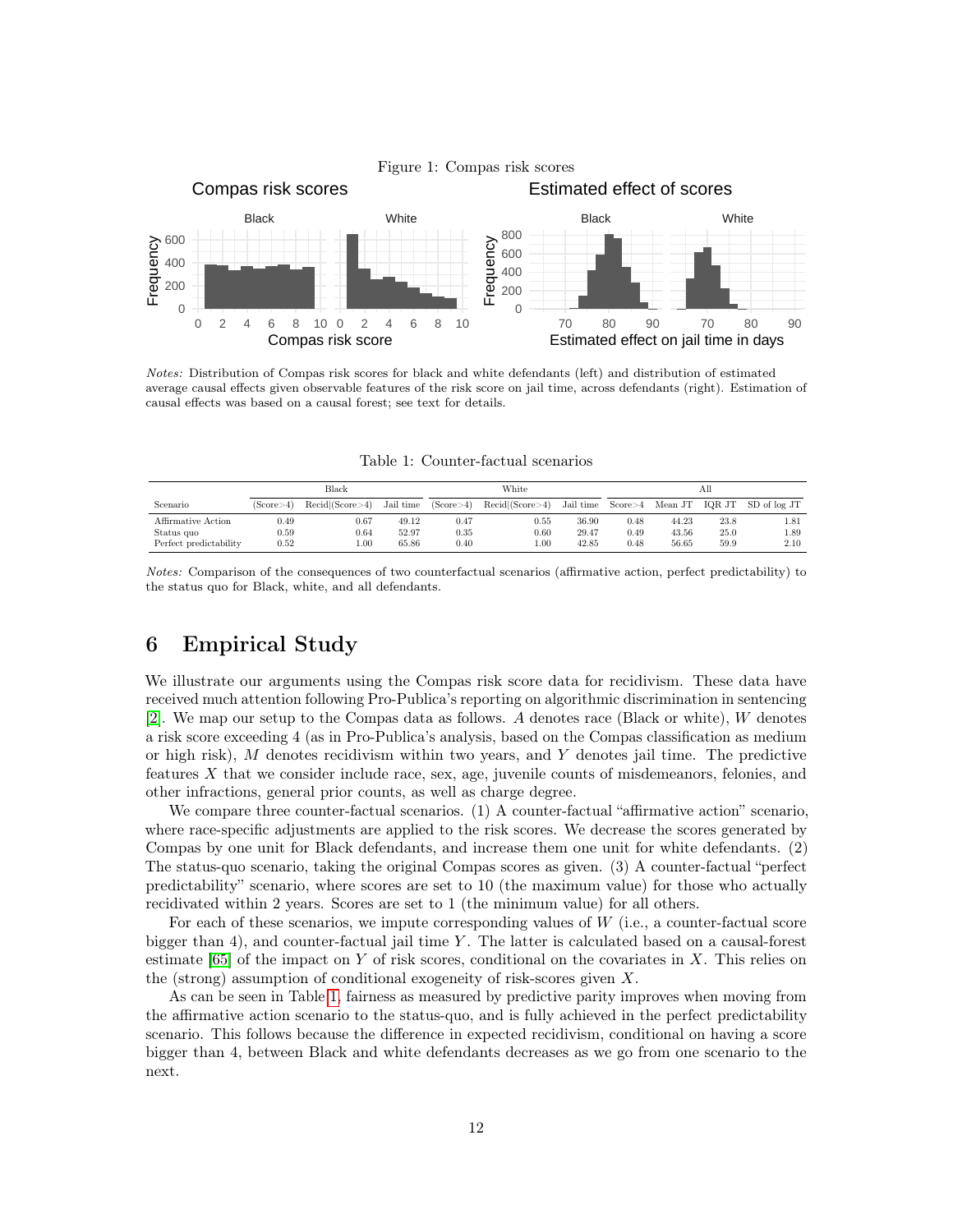On the other hand, Table [1](#page-11-1) also shows that inequality, both between and within racial groups, increases as we go from one scenario to the next. The difference in mean jail time between Black and white defendants increases from about 12 days to about 23 days. The interquartile range in the distribution of counter-factual jail time increases from about 24 days to 60 days. And the standard deviation of log jail time increases from 1.8 to 2.1.

## <span id="page-12-0"></span>7 A guide for algorithmic auditing using distributional decompositions

In this section, we provide a step by step guide to algorithmic auditing for distributional impacts. The method we discuss here builds on our characterization of distributional impacts in Proposition [1.](#page-6-0) This method enables an auditor to estimate the causal impact of switching from treatment assignment  $w^*(\cdot)$  (the baseline) to a counterfactual treatment assignment  $w(\cdot)$  on some statistic  $\nu$ of the distribution of outcomes  $Y$ . This approach is based on the framework introduced in Section [3.](#page-4-0)

Step 0: Normative choices Before any analysis can begin, a number of important normative choices have to be made. First we need to determine the *relevant outcomes Y* for individuals welfare – income, education, jail time, and so on? Second, we need to decide on the relevant measures of welfare or inequality v. A number of choices were discussed in the paper. A good default, allowing to represent the entire distribution, is to report the impact on a series of quantiles; e.g. all percentiles. Third, the *population of interest* needs to be determined: do we care about inequality only in our sample, or the population in the state, or the population in the entire country, and so on? In many cases, the population of interest will be large relative to the sample treated by the algorithm.

Step 1: Calculation of influence functions The next step is to calculate the influence function for the measures of interest, at the appropriate baseline distribution of the population of interest. Note that this requires specification of all items of Step 0.

This influence function is then evaluated at each of the observed outcomes in our sample, and stored in a new variable. For example, for the variance of outcomes  $\nu = \text{Var}(Y)$ , we impute  $IF(y_i) = (y_i - E[Y])^2 - \text{Var}(Y)$  for each observation in the sample, where  $E[Y]$  and  $\text{Var}(Y)$  are evaluated for the population of interest. For the between-group difference of average outcomes,  $\nu = E[Y|A=1] - E[Y|A=0],$  we impute  $IF(y_i, a_i) = y_i \cdot \left(\frac{a_i}{E[A]} - \frac{1-a_i}{1-E[A]}\right) - \nu$ , where again  $E[A]$ and  $\nu$  are evaluated for the population of interest. See [\[13\]](#page-14-11) for further examples.

Step 2: Causal effect estimation The next step in the proposed analysis is to estimate the conditional average treatment effect of W on  $IF(Y)$  given the observed features X, that is, to estimate

$$
n(x) = E\left[IF(Y^1, x) - IF(Y^0, x)|X = x\right],\tag{21}
$$

in the notation of Proposition 1.

Such causal estimation requires random variation of the treatment  $W$  conditional on  $X$ , that is, conditional statistical independence

$$
W \perp (Y^0, Y^1)|X. \tag{22}
$$

Conditional independence is ensured in experimental settings (e.g., data coming from  $A/B$  tests or (contextual) bandits). More generally, independence might be a reasonable approximation if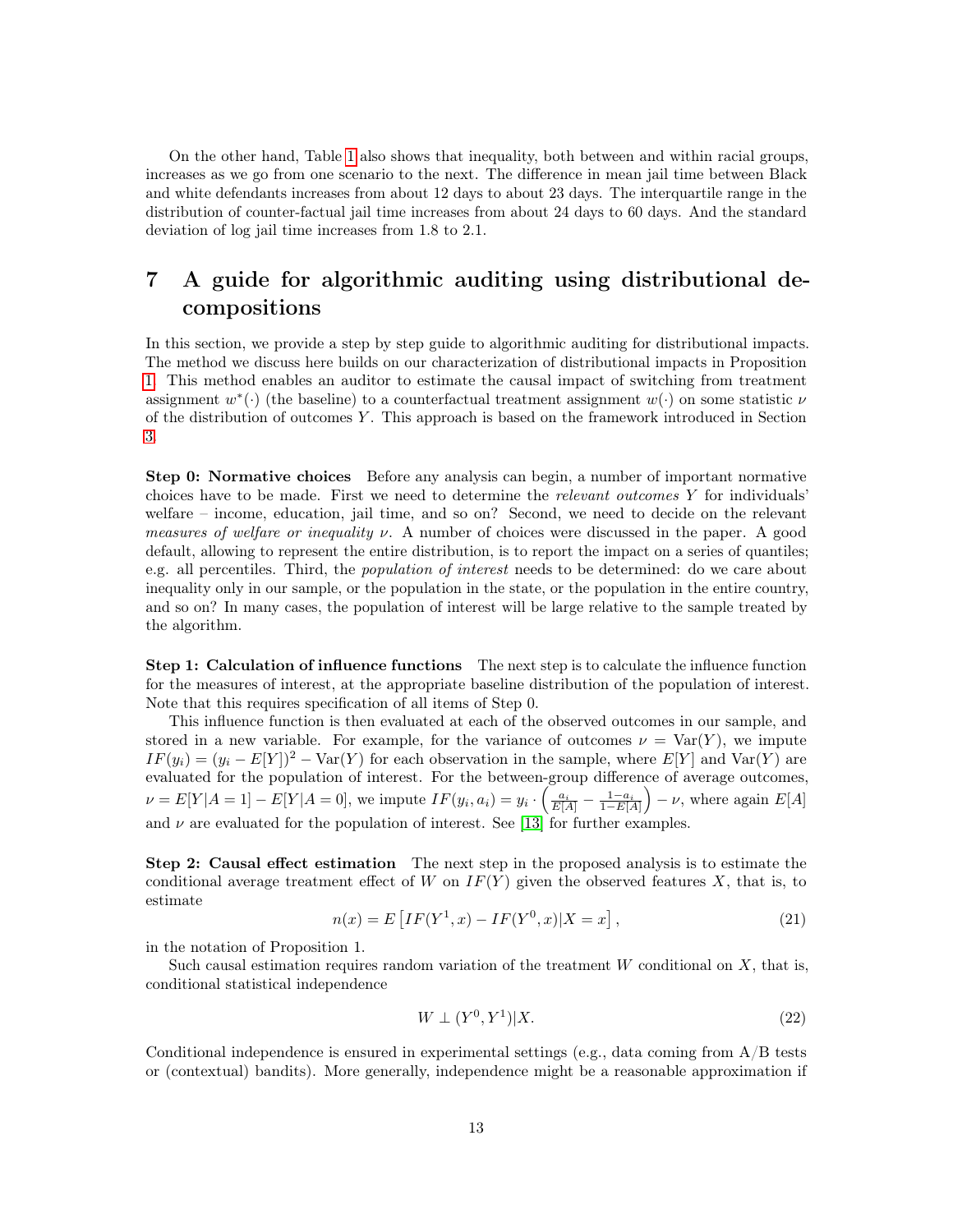the space of features X is sufficiently rich, and X does not include any variables that are causally "downstream" from  $W$  or  $Y$ .

Many estimators are available to estimate  $n(x)$  under the assumption of conditional independence; in our application we have used the causal forest approach of [\[65\]](#page-17-15). After estimating the function  $n(\cdot)$ , an estimated value of  $n(x_i)$  is imputed for every observation i in the sample.

Step 3: Counterfactual assignment probabilities In order to evaluate the impact of an algorithm  $w(\cdot)$ , we need to compare it to a baseline algorithm with assignment probabilities  $w^*(\cdot)$ . In Step 3, we need to evaluate these assignment probabilities, that is, both  $w(x_i)$  and  $w^*(x_i)$  for all i, and impute

$$
\Delta w(x_i) = w(x_i) - w^*(x_i) \tag{23}
$$

for all  $i$  in the sample.

Step 4: Evaluation of distributional impact The last step of our analysis then requires putting the pieces together, and evaluating

$$
\hat{\Delta \nu} = \alpha \cdot \frac{1}{n} \sum_{i} \Delta w(x_i) \cdot n(x_i), \tag{24}
$$

where  $\alpha$  is the share of the population of interest that is assigned treatment by the algorithm.  $\Delta \nu$ is the estimated impact of switching from algorithm  $w^*(\cdot)$  to algorithm  $w(\cdot)$  on the measure  $\nu$  of inequality or welfare.

## 8 Conclusion

In this work, we articulate and discuss three limitations of fairness-based perspectives under leading notions of fairness: namely, that they legitimize inequalities justified by merit, rather than questioning the status quo; that they are narrowly bracketed and do not adequately engage with the impact of algorithms on pre-existing inequalities; and that they do not consider within-group inequalities, leading to intersectional concerns [\[4,](#page-14-15) [14,](#page-14-0) [27,](#page-15-17) [40,](#page-16-13) [42,](#page-16-14) [46,](#page-16-15) [51,](#page-16-16) [52\]](#page-16-17). To help alleviate these limitations, we consider two alternative perspectives drawing on theories of justice and empirical economics.

An inequality-centered perspective is pertinent in settings where we presume that inequalities of social outcomes are socially created, and the same holds for various forms of "merit" (marginal productivity, recidivism, etc). Here, any decision system can be viewed as a step in the causal pathway of reproducing or reducing these inequalities. An approach intending to minimize harm on disadvantaged groups therefore does better to consider the effect of any particular decision system (whether algorithmic or human) on inequality as a whole, rather than aiming to solely optimize for a fixed fairness notion within the algorithm. The latter also risks normatively privileging between group equality to within group equality (cf. for instance Black feminist critiques of second wave feminism [\[14,](#page-14-0) [27,](#page-15-17) [42\]](#page-16-14)).

A perspective focused on the distribution of power compels us to consider the design of the algorithms themselves: Don't just ask how the algorithm treats different people differently, but also who gets to do the treating. By taking a political economy perspective, we examine what implicit distribution of social power justifies the current choice of objectives. Such a question foregrounds how power gets allocated, and what is the process that leads some groups to have more control over data in decision making processes.

These alternative perspectives focused on inequality and power are not intended to entirely solve the above fairness concerns, but rather to elucidate them and bring to the forefront concerns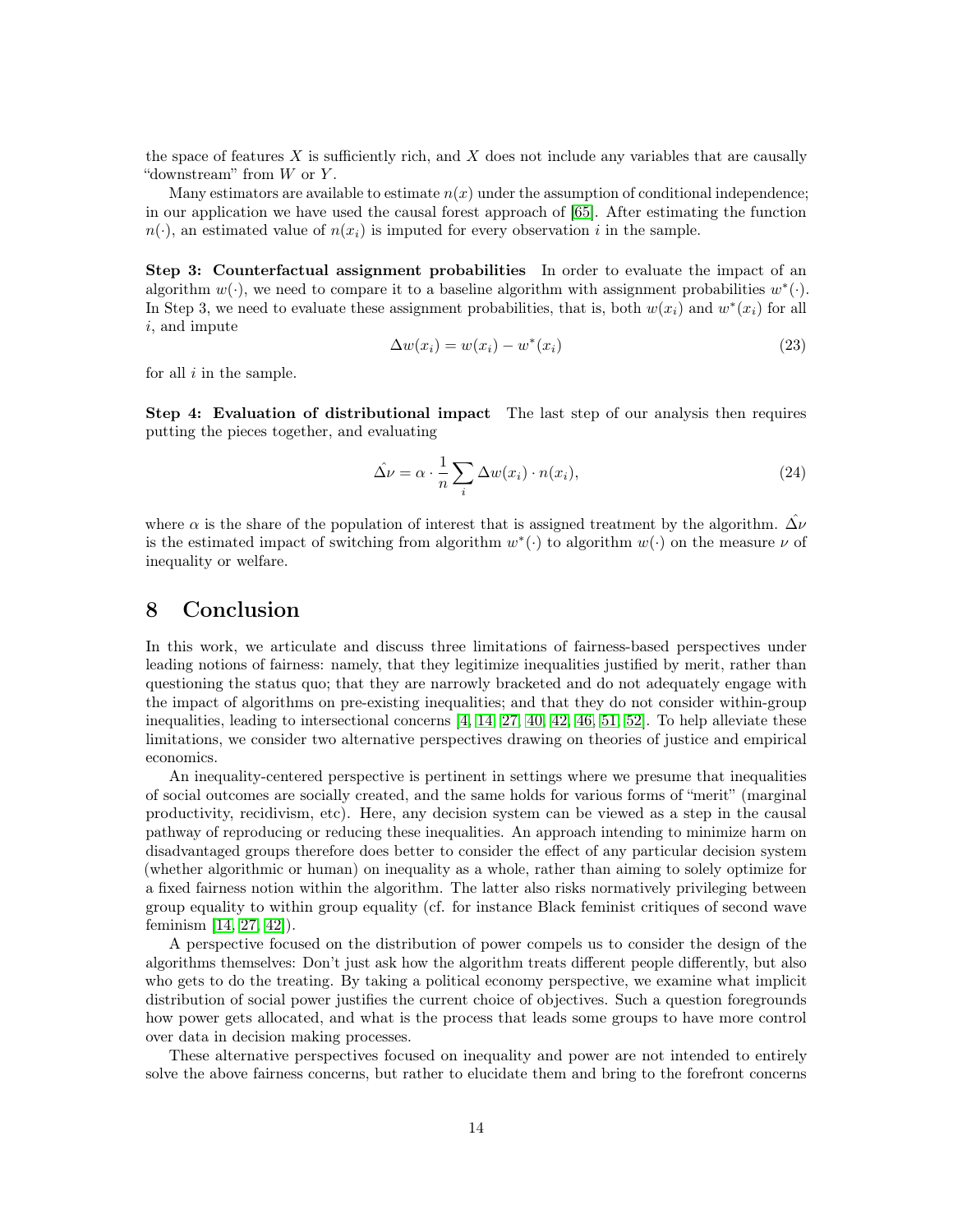that haven't been adequately considered in the literature thus far. In doing so, we add to a recent line of work aiming to broaden discussions on the social impact of algorithmic decision-making.

#### References

- <span id="page-14-4"></span>[1] Rediet Abebe, Solon Barocas, Jon Kleinberg, Karen Levy, Manish Raghavan, and David G Robinson. Roles for computing in social change. In Proceedings of the 2020 Conference on Fairness, Accountability, and Transparency, pages 252–260, 2020.
- <span id="page-14-14"></span>[2] Julia Angwin, Jeff Larson, Surya Mattu, and Lauren Kirchner. Machine bias: There's software used across the country to predict future criminals. and it's biased against blacks. Propublica, May 2016.
- <span id="page-14-10"></span>[3] Susan Athey and Stefan Wager. Efficient policy learning. arXiv preprint arXiv:1702.02896, 2017.
- <span id="page-14-15"></span>[4] Ada Uzoamaka Azodo. Issues in African feminism: A syllabus. Women's Studies quarterly, 25(3/4):201–207, 1997.
- <span id="page-14-3"></span>[5] Solon Barocas and Andrew D Selbst. Big data's disparate impact. Calif. L. Rev., 104:671, 2016.
- <span id="page-14-8"></span>[6] Gary S Becker. The economics of discrimination. 1957.
- <span id="page-14-5"></span>[7] Ruha Benjamin. Race after technology: Abolitionist tools for the new jim code. John Wiley & Sons, 2019.
- <span id="page-14-13"></span>[8] Daniel Björkegren, Joshua Blumenstock, and Samsun Knight. (machine) learning what policymakers value. Working Paper.
- <span id="page-14-6"></span>[9] Meredith Broussard. Artificial unintelligence: How computers misunderstand the world. MIT Press, 2018.
- <span id="page-14-1"></span>[10] Joy Buolamwini and Timnit Gebru. Gender shades: Intersectional accuracy disparities in commercial gender classification. In Conference on fairness, accountability and transparency, pages 77–91, 2018.
- <span id="page-14-12"></span>[11] Raj Chetty. Sufficient statistics for welfare analysis: A bridge between structural and reducedform methods. Annual Review of Economics, 1(1):451–488, 2009.
- <span id="page-14-7"></span>[12] Alexandra Chouldechova. Fair prediction with disparate impact: A study of bias in recidivism prediction instruments. Big data, 5(2):153–163, 2017.
- <span id="page-14-11"></span>[13] F.A. Cowell and M.P. Victoria-Feser. Robustness properties of inequality measures. Econometrica: Journal of the Econometric Society, pages 77–101, 1996.
- <span id="page-14-0"></span>[14] Kimberle Crenshaw. Mapping the margins: Intersectionality, identity politics, and violence against women of color. Stanford Law Review, 43:1241, 1990.
- <span id="page-14-9"></span>[15] Alexander D'Amour, Hansa Srinivasan, James Atwood, Pallavi Baljekar, D Sculley, and Yoni Halpern. Fairness is not static: deeper understanding of long term fairness via simulation studies. In Proceedings of the 2020 Conference on Fairness, Accountability, and Transparency, pages 525–534, 2020.
- <span id="page-14-2"></span>[16] Virginia Eubanks. Automating inequality: How high-tech tools profile, police, and punish the poor. St. Martin's Press, 2018.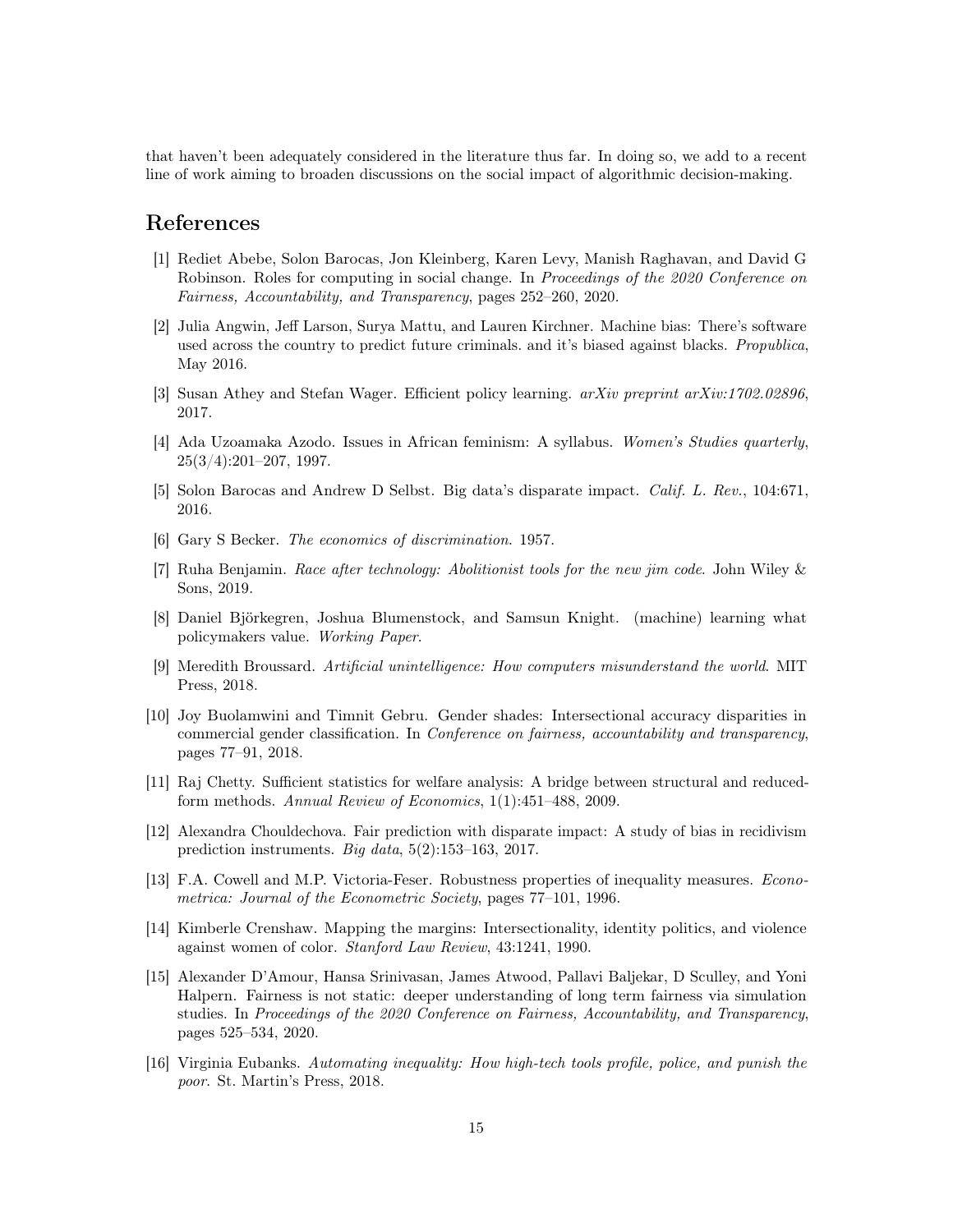- <span id="page-15-5"></span>[17] S. Firpo, N. Fortin, and T. Lemieux. Unconditional quantile regressions. Econometrica, 77:953–973, 2009.
- <span id="page-15-4"></span>[18] S. Firpo, N. Fortin, and T. Lemieux. Decomposition methods in economics. Handbook of Labor Economics, 4:1–102, 2011.
- <span id="page-15-1"></span>[19] Sorelle A Friedler, Carlos Scheidegger, and Suresh Venkatasubramanian. On the (im) possibility of fairness. arXiv preprint arXiv:1609.07236, 2016.
- <span id="page-15-0"></span>[20] Timnit Gebru. Oxford handbook on AI ethics book chapter on race and gender. arXiv preprint arXiv:1908.06165, 2019.
- <span id="page-15-9"></span>[21] Maya Gupta, Andrew Cotter, Mahdi Milani Fard, and Serena Wang. Proxy fairness. arXiv preprint arXiv:1806.11212, 2018.
- <span id="page-15-2"></span>[22] Moritz Hardt, Eric Price, and Nati Srebro. Equality of opportunity in supervised learning. In Advances in neural information processing systems, pages 3315–3323, 2016.
- <span id="page-15-10"></span>[23] Tatsunori B Hashimoto, Megha Srivastava, Hongseok Namkoong, and Percy Liang. Fairness without demographics in repeated loss minimization.  $arXiv$  preprint  $arXiv:1806.08010$ , 2018.
- <span id="page-15-8"></span>[24] Ursula Hébert-Johnson, Michael P Kim, Omer Reingold, and Guy N Rothblum. Calibration for the (computationally-identifiable) masses.  $arXiv$  preprint  $arXiv:1711.08513, 2017$ .
- <span id="page-15-13"></span>[25] Hoda Heidari, Claudio Ferrari, Krishna Gummadi, and Andreas Krause. Fairness behind a veil of ignorance: A welfare analysis for automated decision making. In Advances in Neural Information Processing Systems, pages 1265–1276, 2018.
- <span id="page-15-14"></span>[26] Hoda Heidari, Michele Loi, Krishna P Gummadi, and Andreas Krause. A moral framework for understanding fair ml through economic models of equality of opportunity. In *Proceedings of* the Conference on Fairness, Accountability, and Transparency, pages 181–190, 2019.
- <span id="page-15-17"></span>[27] bell hooks. Yearning: Race, gender, and cultural politics. 1992.
- <span id="page-15-7"></span>[28] Lily Hu and Yiling Chen. A short-term intervention for long-term fairness in the labor market. In Proceedings of the 2018 World Wide Web Conference, pages 1389–1398, 2018.
- <span id="page-15-6"></span>[29] Lily Hu and Yiling Chen. Welfare and distributional impacts of fair classification.  $arXiv$ preprint arXiv:1807.01134, 2018.
- <span id="page-15-12"></span>[30] Lily Hu and Yiling Chen. Fair classification and social welfare. In Proceedings of the 2020 Conference on Fairness, Accountability, and Transparency, pages 535–545, 2020.
- <span id="page-15-15"></span>[31] Ben Hutchinson and Margaret Mitchell. 50 years of test (un) fairness: Lessons for machine learning. In Proceedings of the Conference on Fairness, Accountability, and Transparency, pages 49–58, 2019.
- <span id="page-15-3"></span>[32] Guido W Imbens and Donald B Rubin. Causal inference in statistics, social, and biomedical sciences. Cambridge University Press, 2015.
- <span id="page-15-11"></span>[33] Nathan Kallus, Xiaojie Mao, and Angela Zhou. Assessing algorithmic fairness with unobserved protected class using data combination. arXiv preprint arXiv:1906.00285, 2019.
- <span id="page-15-16"></span>[34] Maximilian Kasy. Partial identification, distributional preferences, and the welfare ranking of policies. Review of Economics and Statistics, 2015.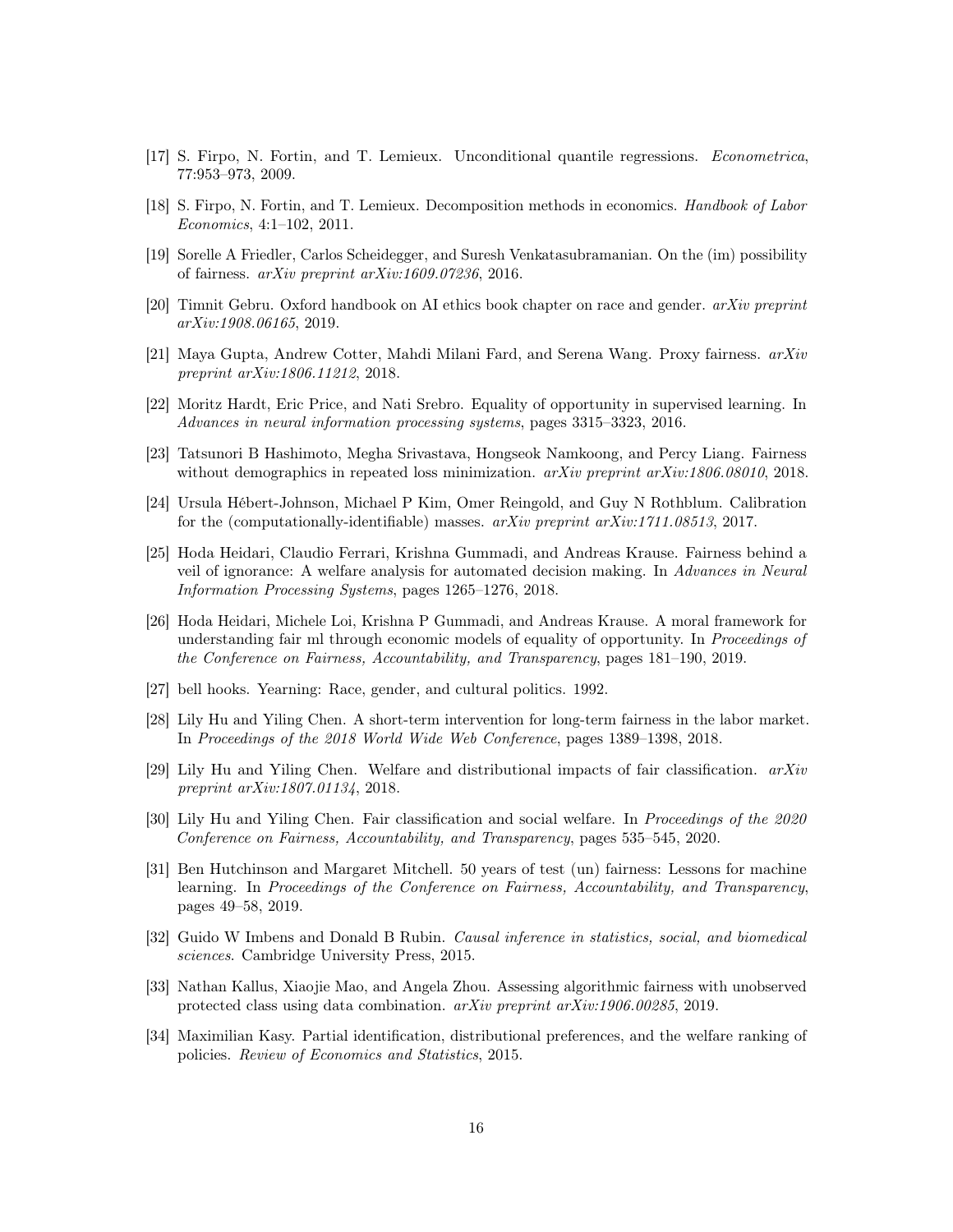- <span id="page-16-6"></span>[35] Michael Kearns, Seth Neel, Aaron Roth, and Zhiwei Steven Wu. Preventing fairness gerrymandering: Auditing and learning for subgroup fairness. In *International Conference on Machine* Learning, pages 2564–2572, 2018.
- <span id="page-16-5"></span>[36] Michael Kearns, Seth Neel, Aaron Roth, and Zhiwei Steven Wu. An empirical study of rich subgroup fairness for machine learning. In Proceedings of the Conference on Fairness, Accountability, and Transparency, pages 100–109, 2019.
- <span id="page-16-9"></span>[37] Toru Kitagawa and Aleksey Tetenov. Who should be treated? empirical welfare maximization methods for treatment choice. Econometrica, 86(2):591–616, 2018.
- <span id="page-16-0"></span>[38] Jon Kleinberg, Sendhil Mullainathan, and Manish Raghavan. Inherent trade-offs in the fair determination of risk scores. arXiv preprint arXiv:1609.05807, 2016.
- <span id="page-16-3"></span>[39] John Knowles, Nicola Persico, and Petra Todd. Racial bias in motor vehicle searches: Theory and evidence. Journal of Political Economy, 109(1):203–229, 2001.
- <span id="page-16-13"></span>[40] Mary Modupe Kolawole. Transcending incongruities: Rethinking feminism and the dynamics of identity in Africa. Agenda, 17(54):92–98, 2002.
- <span id="page-16-4"></span>[41] Lydia T Liu, Sarah Dean, Esther Rolf, Max Simchowitz, and Moritz Hardt. Delayed impact of fair machine learning. *arXiv preprint arXiv:1803.04383*, 2018.
- <span id="page-16-14"></span>[42] Audre Lorde. Age, race, class, and sex: Women redefining difference. Women in Culture: An intersectional anthology for gender and women's studies, pages 16–22, 1980.
- <span id="page-16-11"></span>[43] K. Marx. Das Kapital: Kritik der politischen Ökonomie, volume 1. 1867.
- <span id="page-16-10"></span>[44] Andreu Mas-Colell, Michael Dennis Whinston, and Jerry R. Green. Microeconomic theory. Oxford University Press, 1995.
- <span id="page-16-1"></span>[45] Shira Mitchell, Eric Potash, Solon Barocas, Alexander D'Amour, and Kristian Lum. Predictionbased decisions and fairness: A catalogue of choices, assumptions, and definitions.  $arXiv$ preprint arXiv:1811.07867, 2018.
- <span id="page-16-15"></span>[46] Ellis P Monk Jr. The cost of color: Skin color, discrimination, and health among africanamericans. American Journal of Sociology, 121(2):396–444, 2015.
- <span id="page-16-12"></span>[47] Evgeny Morozov. Socialize the data centers! New Left Review, 91, 2015.
- <span id="page-16-7"></span>[48] Hussein Mouzannar, Mesrob I Ohannessian, and Nathan Srebro. From fair decision making to social equality. In Proceedings of the Conference on Fairness, Accountability, and Transparency, pages 359–368, 2019.
- <span id="page-16-8"></span>[49] Sendhil Mullainathan. Algorithmic fairness and the social welfare function. In Proceedings of the 2018 ACM Conference on Economics and Computation, pages 1–1, 2018.
- <span id="page-16-2"></span>[50] Arvind Narayanan. Translation tutorial: 21 fairness definitions and their politics. In Proceedings of the 2018 Conference on Fairness, Accountability, and Transparency, 2018.
- <span id="page-16-16"></span>[51] Naomi Nkealah. (West) African feminisms and their challenges. Journal of literary Studies, 32(2):61–74, 2016.
- <span id="page-16-17"></span>[52] Naomi N Nkealah. Conceptualizing feminism(s) in Africa: The challenges facing African women writers and critics. *The English Academy Review*, 23(1):133–141, 2006.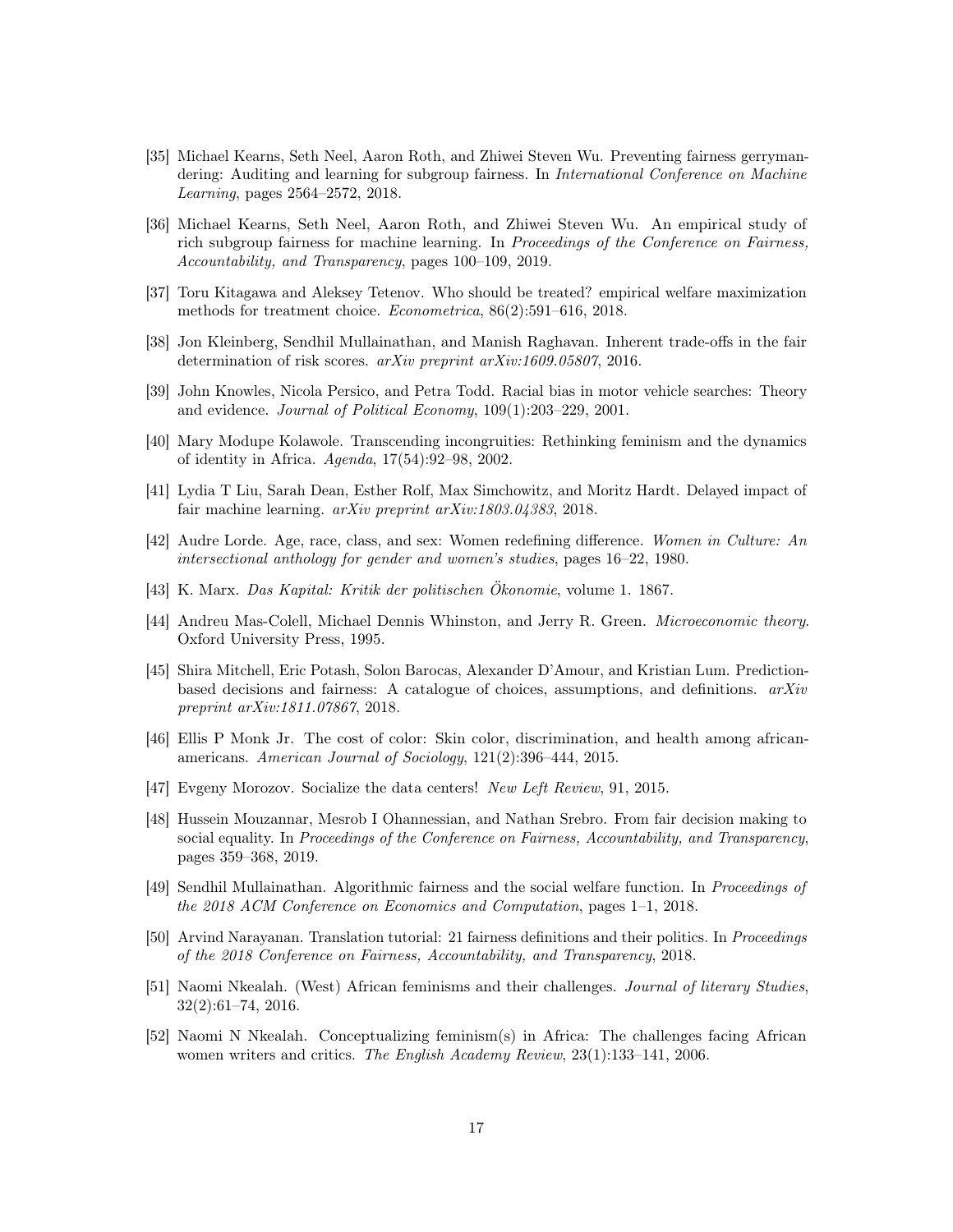- <span id="page-17-2"></span>[53] Safiya Umoja Noble. Algorithms of oppression: How search engines reinforce racism. nyu Press, 2018.
- <span id="page-17-3"></span>[54] Cathy O'Neil. Weapons of math destruction: How big data increases inequality and threatens democracy. Broadway Books, 2016.
- <span id="page-17-0"></span>[55] John Rawls. A theory of justice. Harvard University Press, Cambridge, 1973.
- <span id="page-17-6"></span>[56] John E Roemer. Theories of distributive justice. Harvard University Press, Cambridge, 1998.
- <span id="page-17-13"></span>[57] Emmanuel Saez. Using elasticities to derive optimal income tax rates. The Review of Economic Studies, 68(1):205–229, 2001.
- <span id="page-17-7"></span>[58] Emmanuel Saez and Stefanie Stantcheva. Generalized social welfare weights for optimal tax theory. American Economic Review, 106(1):24–45, 2016.
- <span id="page-17-8"></span>[59] Mario L Small and Devah Pager. Sociological perspectives on racial discrimination. Journal of Economic Perspectives, 34(2):49–67, 2020.
- <span id="page-17-4"></span>[60] Harini Suresh and John V Guttag. A framework for understanding unintended consequences of machine learning. arXiv preprint arXiv:1901.10002, 2019.
- <span id="page-17-1"></span>[61] Latanya Sweeney. Discrimination in online ad delivery. Queue, 11(3):10–29, 2013.
- <span id="page-17-16"></span>[62] A.A. Tsiatis. Semiparametric theory and missing data. Springer Verlag, 2006.
- <span id="page-17-12"></span>[63] Aad W. van der Vaart. Asymptotic statistics. Cambridge University Press, 2000.
- <span id="page-17-5"></span>[64] Sahil Verma and Julia Rubin. Fairness definitions explained. In 2018 IEEE/ACM International Workshop on Software Fairness (FairWare), pages 1–7. IEEE, 2018.
- <span id="page-17-15"></span>[65] Stefan Wager and Susan Athey. Estimation and inference of heterogeneous treatment effects using random forests. Journal of the American Statistical Association, 113(523):1228–1242, 2018.
- <span id="page-17-10"></span>[66] Serena Wang, Wenshuo Guo, Harikrishna Narasimhan, Andrew Cotter, Maya Gupta, and Michael I Jordan. Robust optimization for fairness with noisy protected groups. arXiv preprint arXiv:2002.09343, 2020.
- <span id="page-17-11"></span>[67] Michael Wick, Jean-Baptiste Tristan, et al. Unlocking fairness: a trade-off revisited. In Advances in Neural Information Processing Systems, pages 8783–8792, 2019.
- <span id="page-17-9"></span>[68] Xueru Zhang, Mohammad Mahdi Khalili, and Mingyan Liu. Long-term impacts of fair machine learning. Ergonomics in Design, 28(3):7–11, 2020.
- <span id="page-17-14"></span>[69] Shoshana Zuboff. The age of surveillance capitalism: The fight for a human future at the new frontier of power. Profile Books, 2019.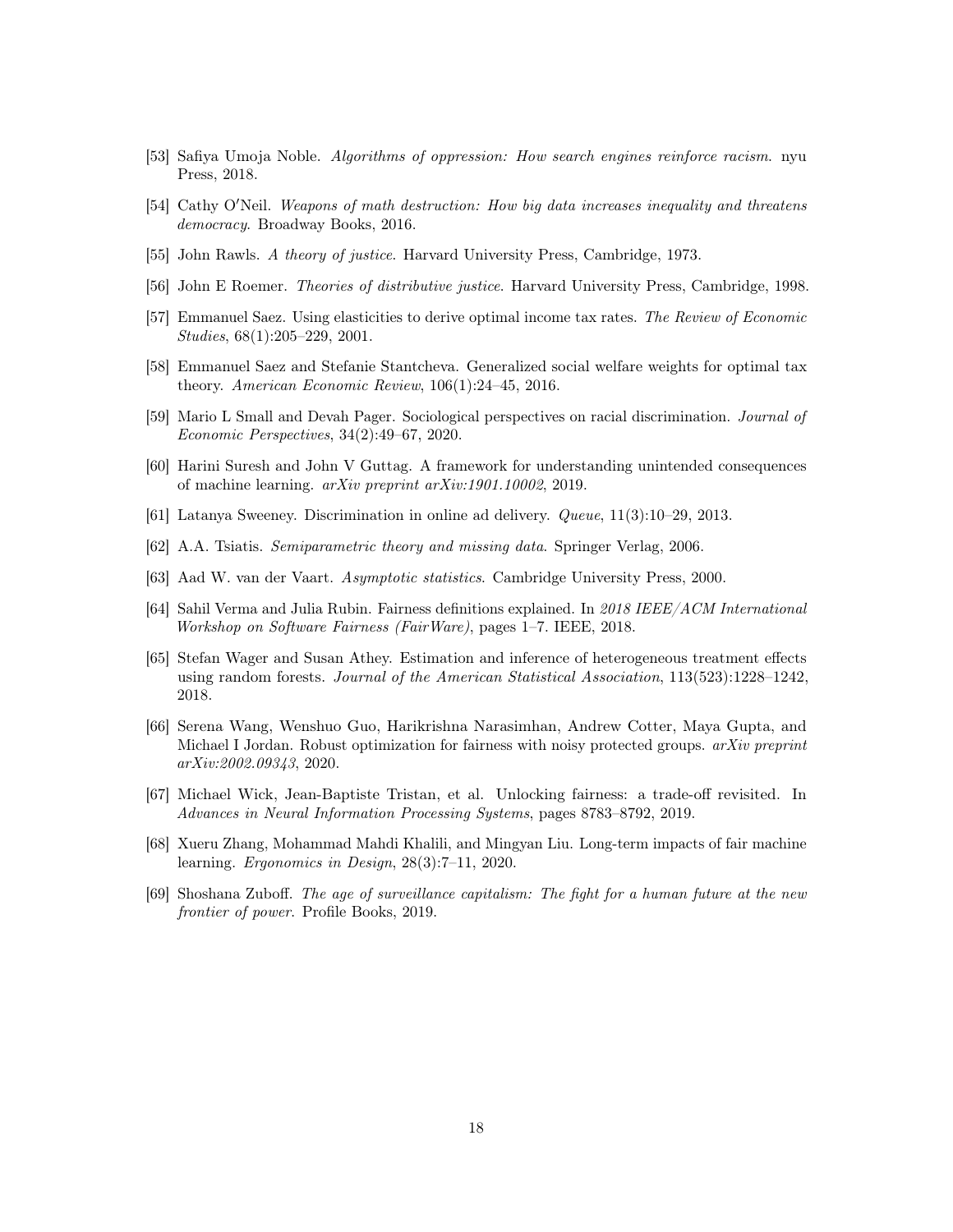#### <span id="page-18-0"></span>A Balance for the positive class

We introduced predictive parity as a definition of fairness above. In Proposition [1](#page-6-0) we then characterized the impact of marginal policy changes on the measure  $\pi$  of predictive parity. An alternative, related, notion of fairness is balance for the positive class, which requires that  $\tilde{\pi} = 0$ , where

<span id="page-18-1"></span>
$$
\widetilde{\pi} = E[W|M = 1, A = 1] - E[W|M = 1, A = 0]
$$

$$
= E\left[W \cdot \left(\frac{MA}{E[MA]} - \frac{M(1-A)}{E[M(1-A)]}\right)\right].
$$
(25)

In analogy to Observation [1,](#page-4-1) the following is immediate.

**Observation 2** Suppose that (i)  $m(X) = M$  (perfect predictability) and (ii)  $w^*(x) = \mathbf{1}(m(X) > c)$ (unconstrained maximization of  $\mathscr{D}$ 's objective  $\mu$ ). Then  $w^*(x)$  satisfies balance for the positive class,  $i.e., \tilde{\pi} = 0.$ 

As in Proposition [1,](#page-6-0) we can also characterize the impact of marginal policy changes on  $\tilde{\pi}$  as  $d\pi = E [dw(X) \cdot \widetilde{p}(X)]$ , where

$$
\widetilde{p}(x) = E\left[\left(\frac{MA}{E[MA]} - \frac{M(1-A)}{E[M(1-A)]}\right)|X=x\right]
$$

$$
= \left(\frac{E[MA|X=x]}{E[MA]} - \frac{E[M(1-A)|X=x]}{E[M(1-A)]}\right).
$$
(26)

The proof is immediate.

## <span id="page-18-2"></span>B An introduction to influence functions and welfare weights

In this section we provide a self-contained introduction to and review of influence functions and welfare weights. Influence functions are useful in various subfields of statistics. Welfare weights are useful, in particular, in public finance and optimal tax theory. Both welfare weights and influence functions correspond to definitions of derivatives, that is, local linear approximations to (non-linear) functionals of interest.

Let  $P$  denote a probability measure corresponding to the distribution of some real valued random variable Y, possibly jointly with additional features X. We are interested in a statistic  $\nu$  of P, where  $\nu$  might for instance correspond to some measure of inequality or of social welfare. Our goal in the following is to provide a local linear approximation to  $\nu$  in a vicinity of some baseline distribution  $P^*$ .

Discrete finite distributions We first consider the case of discrete distributions with finite support, where the definition of influence functions and welfare weights is elementary. Let  $\delta_y$  denote the measure with unit mass at the point  $y$ , and assume that

$$
P = \sum_{i=1}^{k} p_i \delta_{y_i}.
$$
\n
$$
(27)
$$

Denote  $p = (p_1, \ldots, p_k)$  as well as  $y = (y_1, \ldots, y_k)$ . Then we can write, with a slight abuse of notation

$$
\nu(P) = \nu(\mathbf{p}, \mathbf{y}).\tag{28}
$$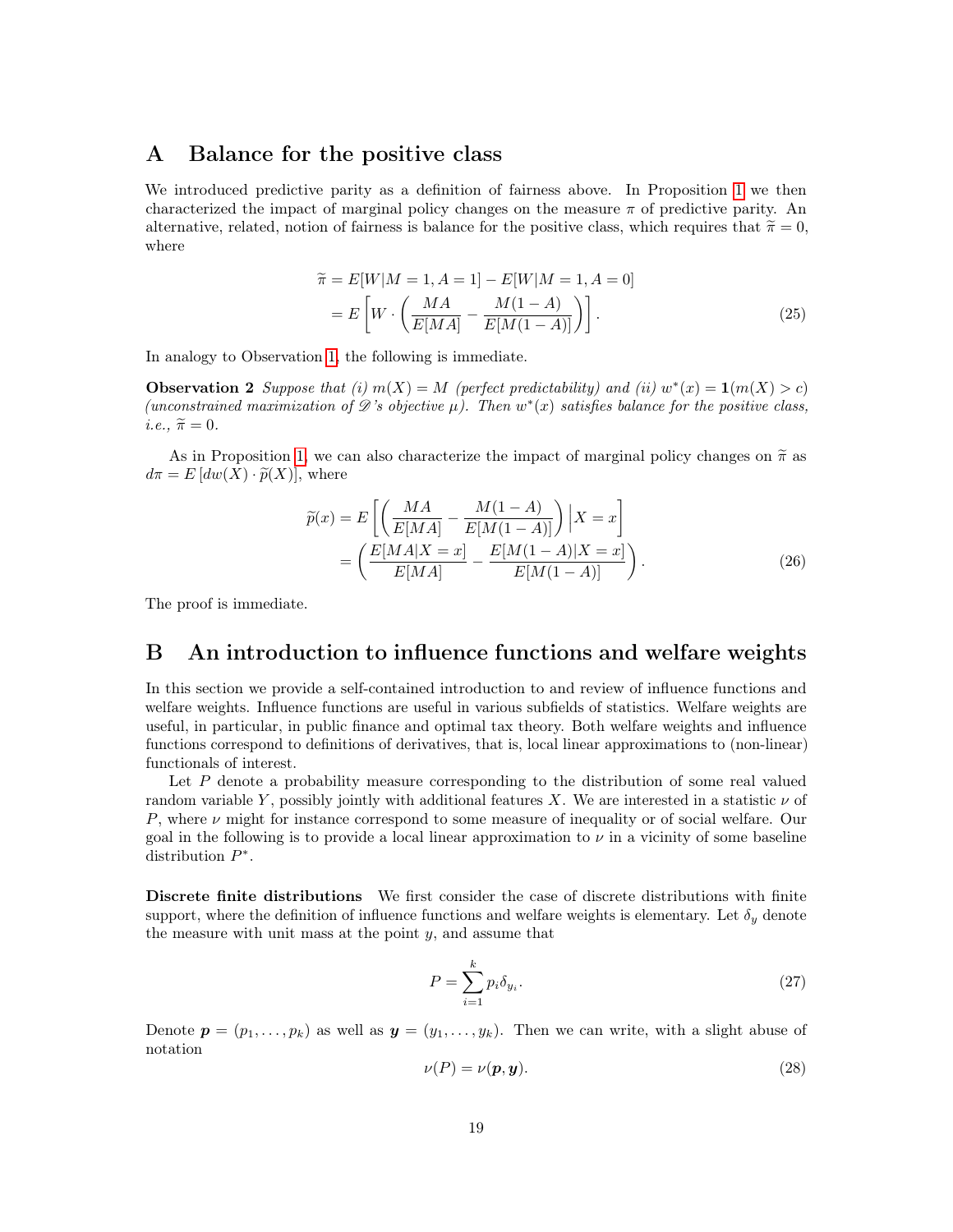We assume that  $\nu$  is a differentiable function of all of its arguments.

To give an example motivating the following definitions, suppose hat P describes a distribution of income Y across different types of people i. Then the welfare weights  $\omega_i$  measure how much  $\nu$ would change if the income of people of type  $i$  was marginally increased, while the influence function  $IF_i$  measures how much  $\nu$  would change if the share of people of type i was marginally increased.

Formally, the welfare weights  $\omega_i$  are given by the derivative of  $\nu$  with respect to the vector of outcome values  $y$ , evaluated at the baseline distribution  $P^*$ ,

$$
\omega_i = \frac{\partial}{\partial y_i} \nu(\boldsymbol{p}^*, \boldsymbol{y}) \big|_{\boldsymbol{y} = \boldsymbol{y}^*}.
$$
\n(29)

The influence function  $IF_i$  is given by the derivative of  $\nu$  with respect to the vector of probabilities p, evaluated at the baseline distribution  $P^*$ . A minor complication here is that the statistic  $\nu$  is, in general, only defined for probability vectors  $p$ , which satisfy  $\sum_i p_i = 1$ . The influence function at  $y_i$ is therefore defined as the derivative with respect to  $\epsilon$  of  $\nu$  evaluated at  $P^* + \epsilon \cdot (\delta_{y_i} - P^*)$ , that is,

$$
IF_i = \frac{\partial}{\partial \epsilon} \nu (\boldsymbol{p}^* + \epsilon \cdot (e_i - \boldsymbol{p}^*); \boldsymbol{y}) \Big|_{\epsilon=0},
$$
\n(30)

where  $e_i$  is the *i*<sup>th</sup> unit vector.

By the definition of differentiability of  $\nu$ , we can now locally approximate  $\nu$  in the following two ways:

$$
\nu(\mathbf{p}^*; \mathbf{y}) = \nu(\mathbf{p}^*; \mathbf{y}^*) + \sum_i \omega_i \cdot (y_i - y_i^*) + o(||\mathbf{y} - \mathbf{y}^*||), \tag{31}
$$

$$
\nu(\mathbf{p}; \; \mathbf{y}^*) = \nu(\mathbf{p}^*; \; \mathbf{y}^*) + \sum_i IF_i \cdot (p_i - p_i^*) + o(\|\mathbf{p} - \mathbf{p}^*\|). \tag{32}
$$

Influence functions for general distributions We have introduced influence functions and welfare weights for discrete distributions. These concepts extend to functionals  $\nu$  of general probability measures  $P$  that describe some joint distribution of Y and X. In particular, suppose that  $\nu$  is Fréchet differentiable at  $P^*$ , in the sense that

<span id="page-19-1"></span>
$$
\lim_{P \to P^*} \frac{\| (\nu(P) - \nu(P^*)) - D\nu(P - P^*) \|}{\|P - P^*\|} = 0,
$$
\n(33)

where  $D\nu$  is a continuous linear functional with respect to the  $L^2$  norm on the space of densities which is defined by  $||P|| = \sqrt{\int (dP/dP*)^2 dP^*}$ . The limit has to equal 0 for all sequences of probability measures P converging to  $P^*$ .

Recall that  $L^2$  is a Hilbert space, i.e., a vector space equipped with an inner product  $\langle ., . \rangle$ . By the Riesz representation theorem, we know that for any continuous linear functional  $D: L^2 \to \mathbb{R}$ there exists an element  $IF \in L^2$ , such that

<span id="page-19-2"></span>
$$
D(\mathbf{p}) = \langle IF, \mathbf{p} \rangle = E_{\mathbf{p}}[IF] \tag{34}
$$

for all  $p \in L^2$ . The vector IF is the dual representation of the linear functional  $D^0$ .

Combining equations [\(33\)](#page-19-1) and [\(34\)](#page-19-2), and noting that by construction  $E_{P^*}[IF] = 0$ , we see that, again

$$
\nu(P) = \nu(P^*) + E_P[IF] + o(||P - P^*||). \tag{35}
$$

<span id="page-19-0"></span><sup>9</sup>This argument could be generalized further by considering weaker notions of differentiability, such as Gâteaux differentiability, and more general  $L^p$  spaces, which have dual space  $L^q$  where  $1/p + 1/q = 1$ .